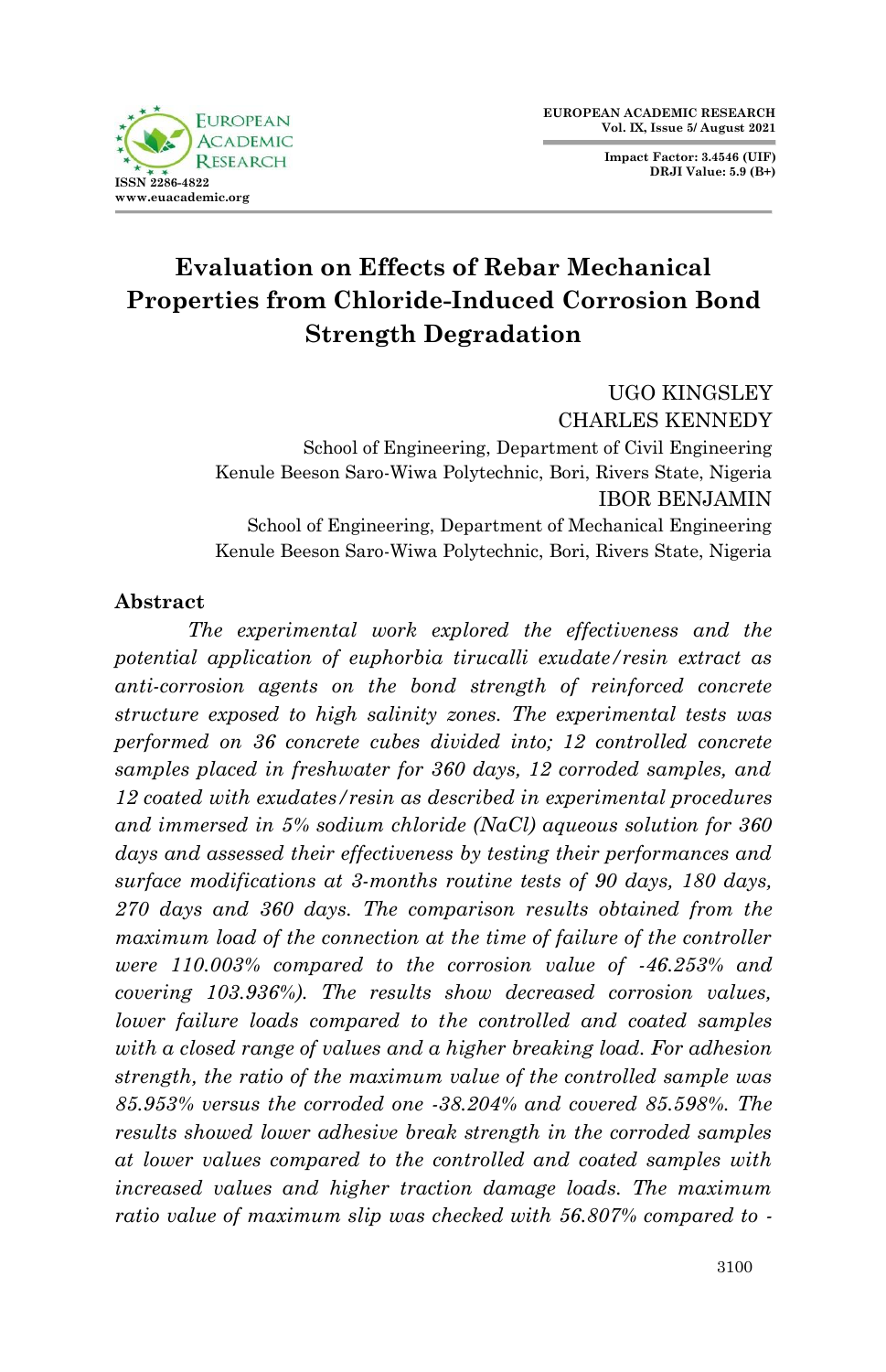*39.527% and closed with 108.847%. From the values obtained, the corroded samples showed the lower application of damage loads, lower values compared to the controlled and coated samples with higher damage loads and increased slip values. The diameter of the reinforcement above can be seen that the diameter of the reinforcement without layers with a maximum value (decreased) of -0.629% and the layer increases by 0.6823%, for the corroded cross-sectional area has a maximum value of decrease (-11.259% and the layer increases 12.687 %%, weight loss and corrosion gain of -14.877% decreased (-11.259%). The cross-sectional area decreases and the weight decreases, while the closed concrete cubes have diameter and cross-section - the crosssectional area increases, and the weight increases.*

**Keywords***:* Corrosion, Corrosion inhibitors, Pull-out Bond Strength, Concrete and Steel Reinforcement

### **INTRODUCTION**

An important factor and problem associated with the failure of structures in the marine environment is the steel reinforcement corrosion embedded in concrete structures. Bond strength is the maximum bond developed by friction between reinforcement and concrete, which can easily be considered as shear stress on the surface of the bar (Cairns and Abdullah, 1996), interlocking mechanism along with reinforced bar interfaces with the surrounding concrete.

The corrosion effect of steel reinforcement on structural behavior is considered a major concern today, with many experimental studies (Almussalam et al., 1996; Bingöl and Gül (2009) reported that the residual bond strength increases when the temperature is from 50 ˚C to 150 ˚C due to the increased in residual compressive strength). The effect of bar size on bond strength depends on the degree of constraint in their tests, the bond strength was found to decrease with increasing the bar size for samples with a low degree of restraint and separation failures, but this effect was negligible for samples with a high degree of restraint and pull-out failures. Turk and Yildirim (2003) reported that the bond strength of a reinforcing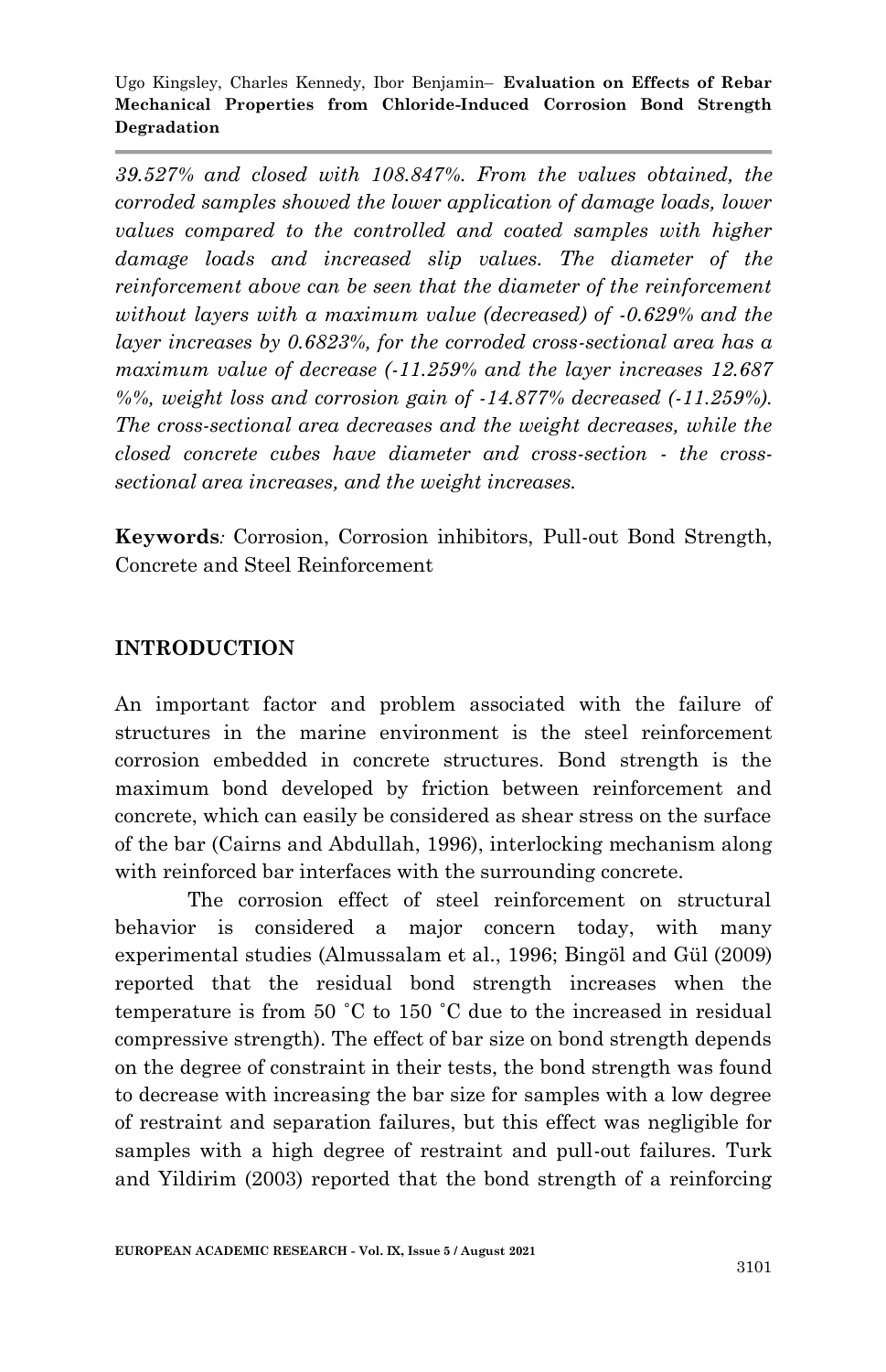bar with a diameter of 10 mm is greater than that indicated by a steel reinforcement with a larger diameter.

 Charles et al. (2018) Accessed the effect of resins on coated reinforcing steel embedded in concrete and pooled in corrosive media. Experimental samples were subjected to tensile and pull-out bond strength, and the results obtained were satisfactory as against corroded samples failure load, bond strength, and maximum slip values. Generally, the results showed good bonding characteristics and effectiveness in the use of ficus glumosa resins/exudates as protective materials against corrosion. The obtained results indicated the presence of corrosion potential on the members of the uncoated concrete cube.

 Charles et al. (2018) investigated the fundamental reasons for the reduction in service life, integrity, and capacity of reinforced concrete structures in the marine environment of saline origin. The results obtained on the comparison show that the failure bond load, the bond strength, and the maximum slip values decrease resulting from corrosion attacks on the reinforcing steel. Generally, the results obtained showed a lower percentage in control and coated and whereas a greater percentage of corroded members. This justifies the effect of corrosion on the strength capacity of corroded and coated members.

 Otunyo and Kennedy (2018) studied alternative curbing of corrosion effect on reinforcing steel embedded in concrete structures and exposed to corrosive media for 60 days after 28 days of curing. The obtained results indicated that the failure bond load, bond strength, and resin coating were higher by the maximum slip of reinforced cubes and higher than those obtained of corroded members. Similar results were obtained for the maximum slip (resin coating and control steel members) steel reinforcement with higher values of maximum slip compared to the corroded cubes.

 Charles et al. (2018) have investigated that steel reinforcement corrosion in concrete is one of the major factors contributing to the failure of separation between steel and concrete, and the use of resin / exudate was introduced to curb this trend. The study showed that symphonia globulifera linn extract of 150μm, 250μm and 350μm of different applied thicknesses, embedded in concrete and exposed to a corrosive environment, to determine the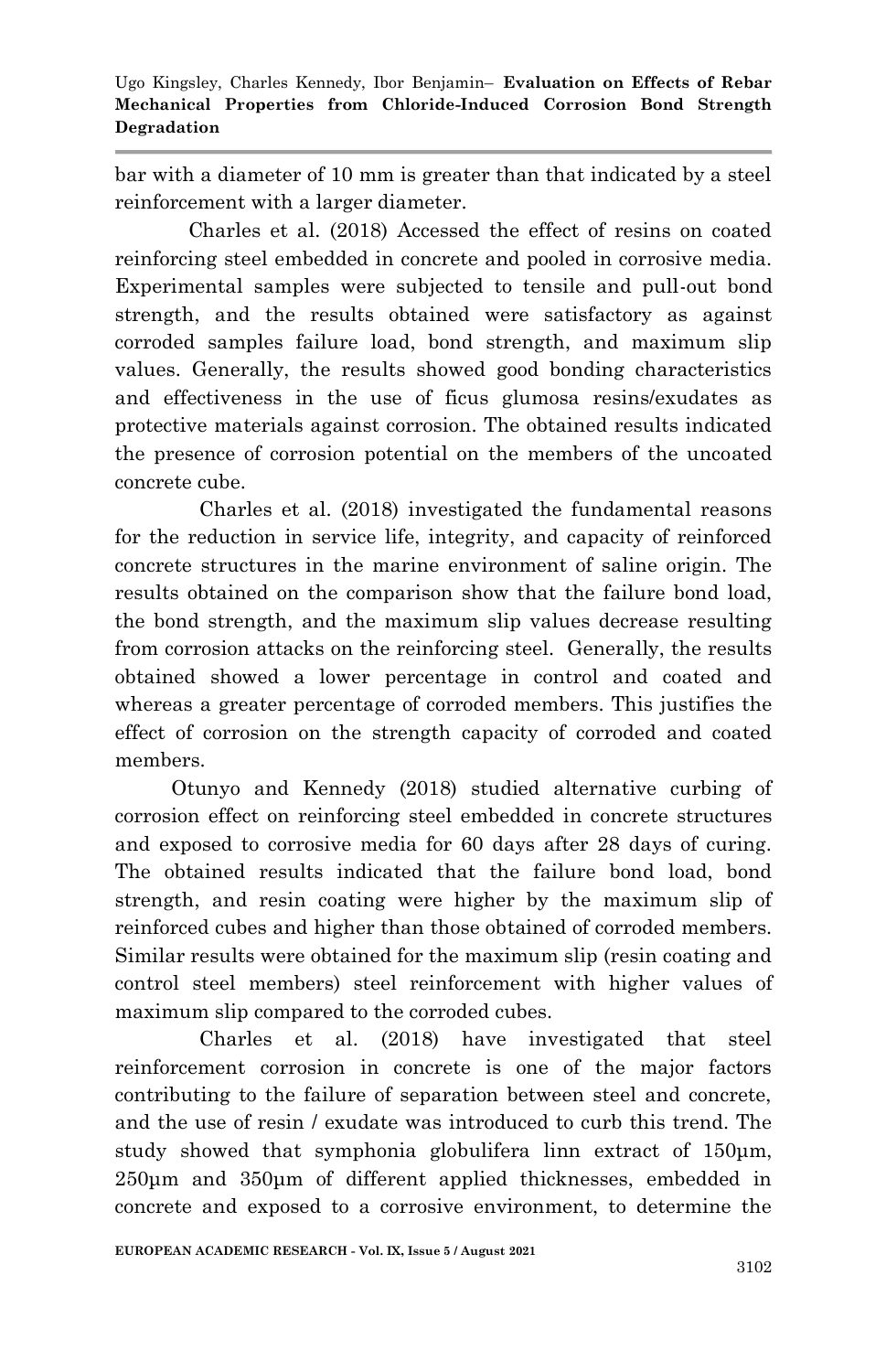failure load at pull out bond strength and maximum slip of embedded reinforcing steel of uncoated and coated members. Obtained results indicated that values of corroded members are lower compared to coated members. The results show that resins/exudates enhanced the strength of reinforcement and act as a protective coat against corrosion.

 Charles et al. (2018) evaluated the effect of pressure produced by the adhesion of steel bar coated with 150μm, 250µm, and 350µm from three different resins/exudates and non-coated reinforcing steel embedded in concrete members and pooled in corrosive media for 60 days. The results obtained indicated the strength of corrosion in the non-adhesive concrete members. Full results have shown that wrap rates increase compared to corroded types, leading to a decrease in adhesive properties.

 Charles et al. (2018) investigated the bond strength exhibited by reinforcement embedded in concrete that is controlled by corrosion effects. The study was performed on steel bars coated with varying thicknesses of inhibitor exudate pastes with 60 days of exposure to sodium chloride for laboratory corrosion media. Computed results showed lower values in the corroded samples compared to the coated specimens, the coated members showed high bonding characteristics variation from resins/exudates and served as resistance and protective membranes against the effect of corrosion.

 Gede et al. (2019) investigated the strength of the bond between concrete and reinforcement diameter reduction due to the diminishing effect of reinforcing steel from the coastal area. The application of Artocarpus altilis is reinforced with a coating thickness of 150μm, 300μm, and 450μm, immersed in a concrete cube, ponded in sodium chloride, and control and coating exudates/resin member. Comparative results show that the values of the corroded samples decreased and the exudates/resins coated samples increased while in control. Overall results showed higher values of pull-out bond strength under control and coated exudates/resin for corroded specimens.

 Charles et al. (2019) evaluated experimentally the bond strength behavior of non-corroded, corroded, and exudates/resins coated samples of 150 mm x 150 mm x150 mm cubes, immersed in a very high aggressive media for 150 days. Computed results have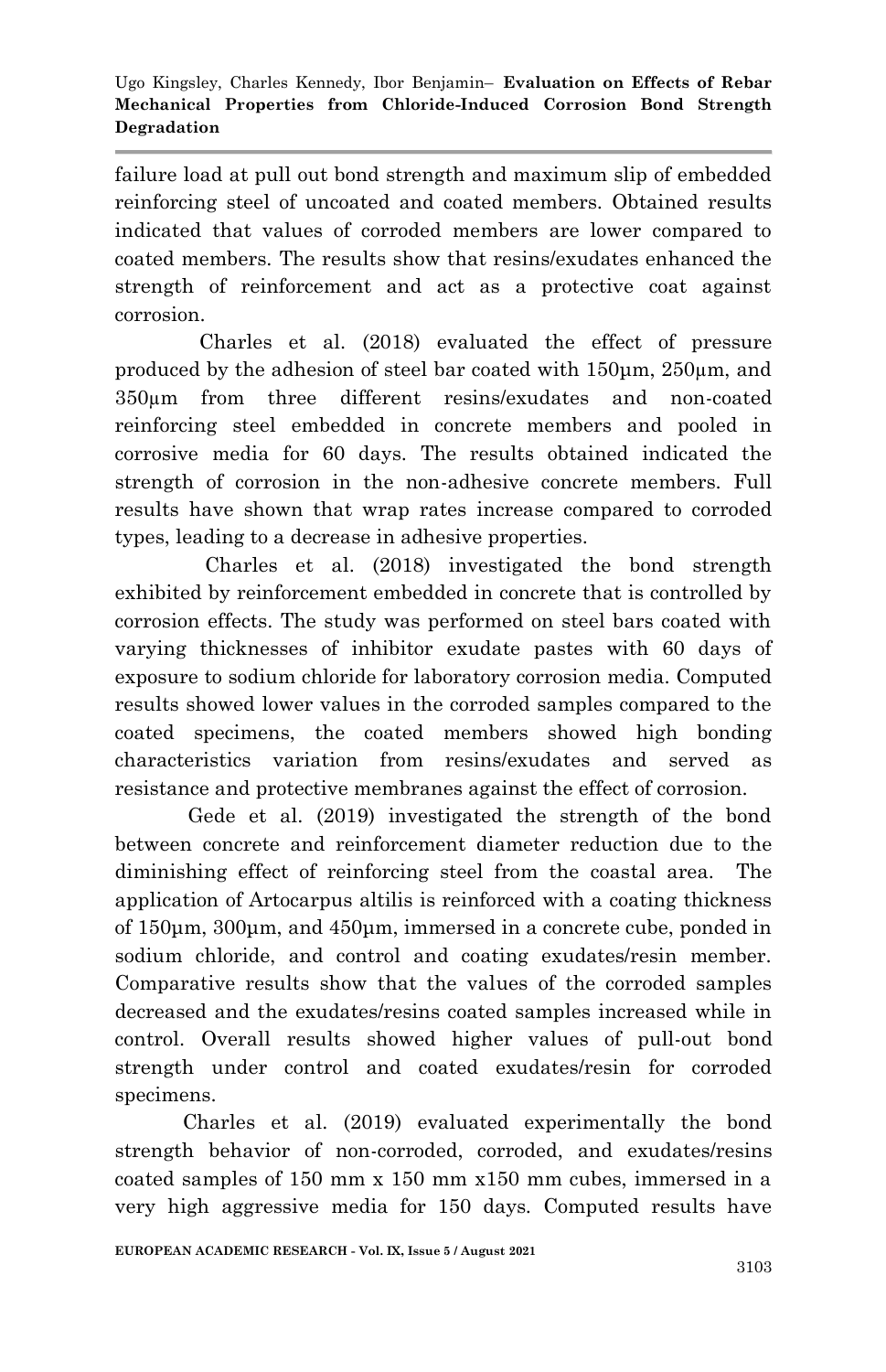shown that corroded samples are weak during the separation test with a large load failure of low bond strength and low failure load. Exudate/resins inhibited members showed high protective properties against corrosion effects, which act as an inhibitor. Exudates/resins coated specimens showed higher resistance to bond strength properties, and higher flexural failure less compared to corroded types.

 Terence et al. (2019) explored the effectiveness of reinforced steel coated inhibitors in rapid process testing of embedded steel foil bond strength over 150 days. Overall the results showed high values of control pull-out bond strength and exudates/adhesive coating members over for corroded specimens.

 Toscanini et al. (2019) experimented with the utility of naturally inorganic corrosion inhibitors extract coated with 150μm, 300μm, and 450μm thickness and reinforced to concrete cubes, cured in rapid corrosive media for 150 days, and evaluated the strengthparameters of pull-bonding against non-coating are investigated. In comparison, the results of the corroded models decreased when the controlled and cola aluminum exudates/resins increased in the steel bar coated specimens. Overall results showed that natural exudates/resins should be investigated as inhibitors for corrosion effects in steel reinforcement in concrete construction in areas where chloride is expected.

 Charles et al. (2019) studied the use of acacia senegal exudates/resins as paste materials in reinforcing steel with a thickness of 150μm, 300μm, and 450μm. Investigated samples of coated and non-coated embedded in concrete cubes and immersed in sodium chloride for 178 days. In comparison, the values of non-coating samples are reduced due to the corrosion attack on the steel reinforcing mechanical properties, but the increased strength of the non-corrosive and exudates/resin coated members, which indicates the ability of acacia senegal to be used as exudates/resins steel reinforcing coating operations. Overall results showed high values of pull-out-out bond strength and low failure load in the control and coated over the corroded samples.

# **MATERIALS AND METHODS FOR EXPERINMENT**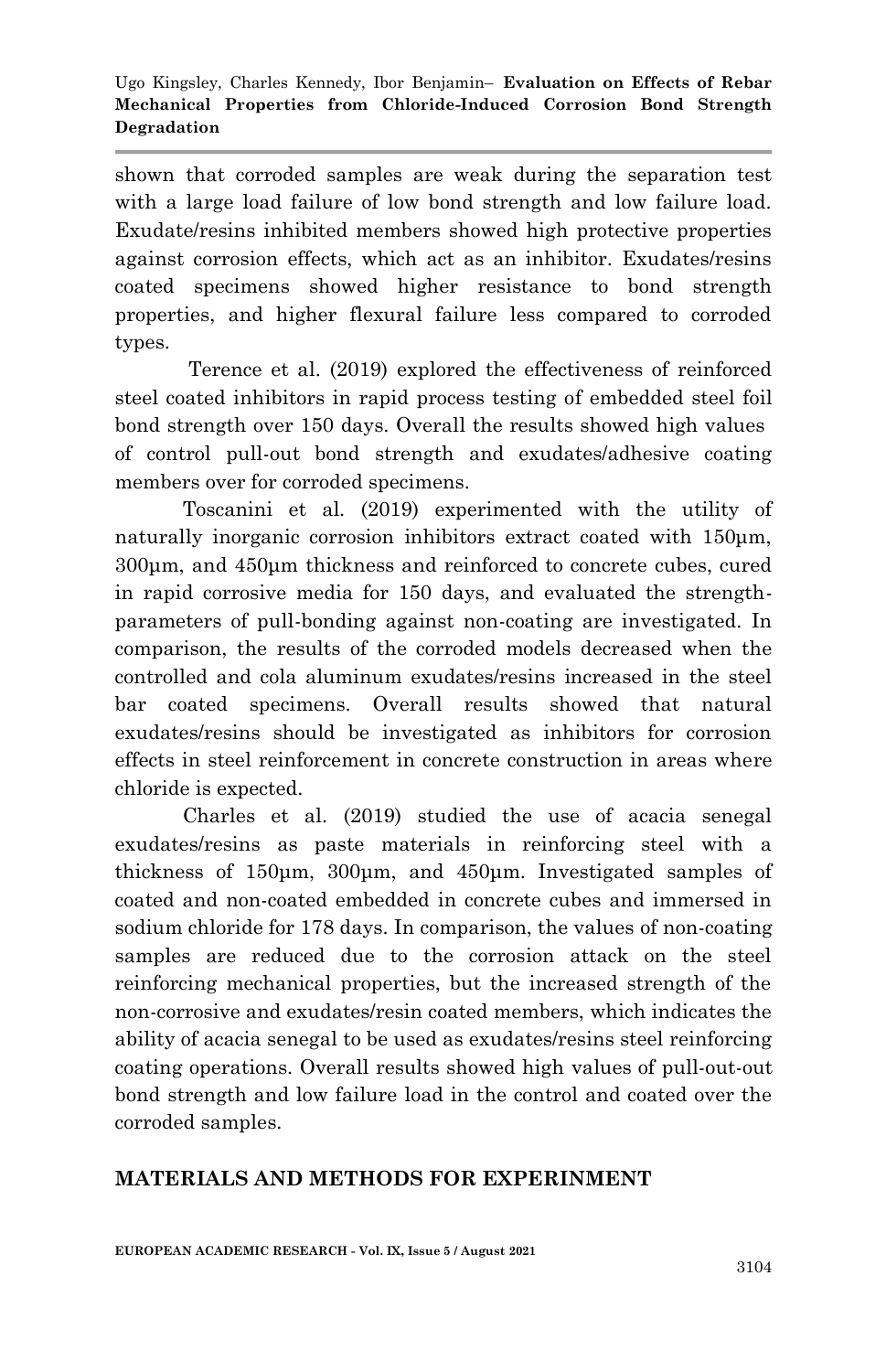The study involved the coating of exudates/resin paste extruded from plant trunks, known as corrosion inhibitor on reinforcing steel. The purpose of this experiment was to determine the potential of using eco-friendly and abundantly available materials by strengthening the steel embedded in concrete structures and immersing it in sodium chloride (NaCl) solutions. The test specimens show the level of sea salt concentration of the marine environment on concrete structures reflecting the acute acidic level. The embedded reinforcement steel is completely submerged in water and the samples are maintained in the pooling tank for the corrosion acceleration process. A 36 number of specimens of dimensions 150 mm x 150 mm x 150 mm of reinforced concrete cubes were prepared with 12 mm diameter reinforcement, embedded in the center for pullout bond testing for all controlled, uncoated, and coated samples and immersed in sodium chloride for 1 - 360 days after the initial 28 days of treatment of cubes. Acidic media samples were changed monthly and samples were inspected for highefficiency performance.

# **Materials and methods for testing**

# **Aggregates**

Aggregates (fine and coarse) were purchased. Both met the requirements of BS882;

# **Cement**

Portland Lime Cement Grade 42.5 is the most common type of cement on the Nigerian market. It was used for all concrete mixes in this test. Meets Cement Requirements (BS EN 196-6)

# **Water**

The water samples were clean and free of impurities. Freshwater was gotten from Civil Engineering Department, Rivers State Polytechnic, Bori. Water met the requirements of (BS 3148).

# **Structural Steel Reinforcement**

Reinforcements are obtained directly from the market at Port Harcourt, (BS4449: 2005 + A3)

# **Corrosion Inhibitors (Resins / Exudates) Euphorbia tirucalli**

The exudates / latex has a caustic milky white sap that was obtained from the freshy stems that oozes out on breaking. It was obtained from Bori Town, Khana Local Government of Rivers State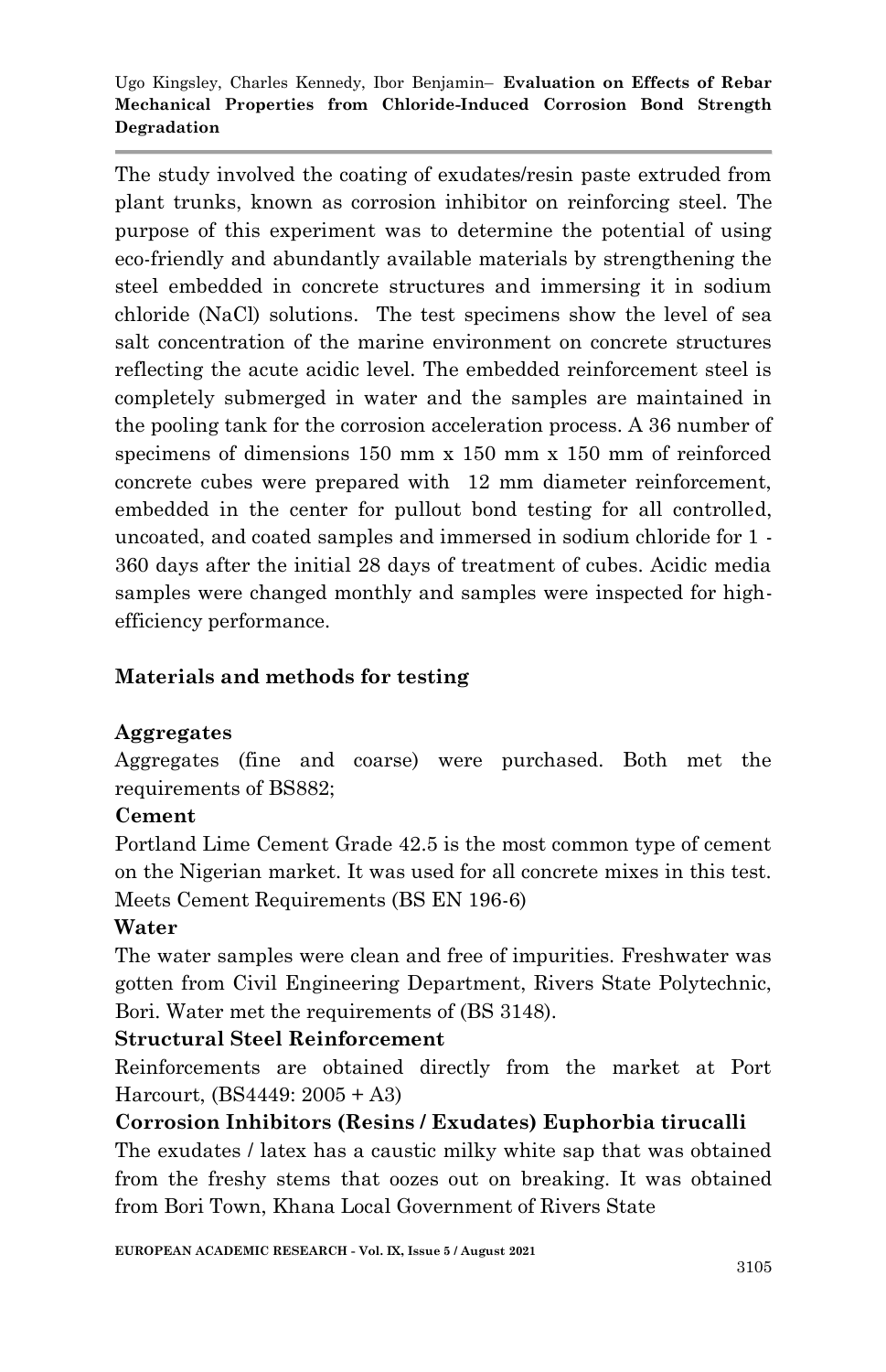# **Test Procedures**

Corrosion acceleration was tested on high-yielding steel (reinforcement) with a diameter of 12 mm and a length of 650 mm. Layered with 150µm, 300µm, 450µm, and 600µm coatings before corrosion testing. The test cubes were cast with a 150 mm x 150 mm x 150 mm metal mold and removed after 72 hours. The samples were treated at room temperature in the tank for 28 days prior to the initial treatment period, followed by a test procedure allowing rapid acceleration corrosion testing and regular monthly monitoring of the procedure for 360 days. Cubes for corrosion-acceleration samples were randomly picked at 90-days, 180-days, 270-days, and 360 days with intervals of 3 months, and failure bond loads, bond strength, maximum slip, decrease/increase in cross-sectional area, and weight loss/steel reinforcement.

# **Accelerated Corrosion Set and Testing Method**

In real and natural phenomena, the expression of corrosion effects on reinforcement embedded in concrete members is very slow and may take many years to achieve; But the laboratory accelerated process will take less and less time in the accelerating media representing the saltwater of the ocean area. To test the surface and mechanical properties of the modifications and effects and to test both co-coated and exudate/resin coated samples, immersed in 5% NaCl solution for 360 days.

# **Pull-out Bond Strength Test**

The tensile-bond strength test of the concrete cube was taken on a total of 36 samples from each of the 12 samples with controlled, noncoated and coated members, and tested on the Universal Testing Machine of load 50 kN according to BSEN12390.2. A total designed specimens of 36 cubes of size 150 mm  $\times$  150 mm  $\times$  150 mm, with embedded reinforcement in the center of the cubes with a single 12 mm diameter bar.

# **Tensile strength of reinforcement bars**

To determine the yield and tensile strength of the bar, a reinforced, non-coated, and reinforced steel strip with a diameter of 12 mm was tested under stress in a Universal Test Machine (UTM) and subjected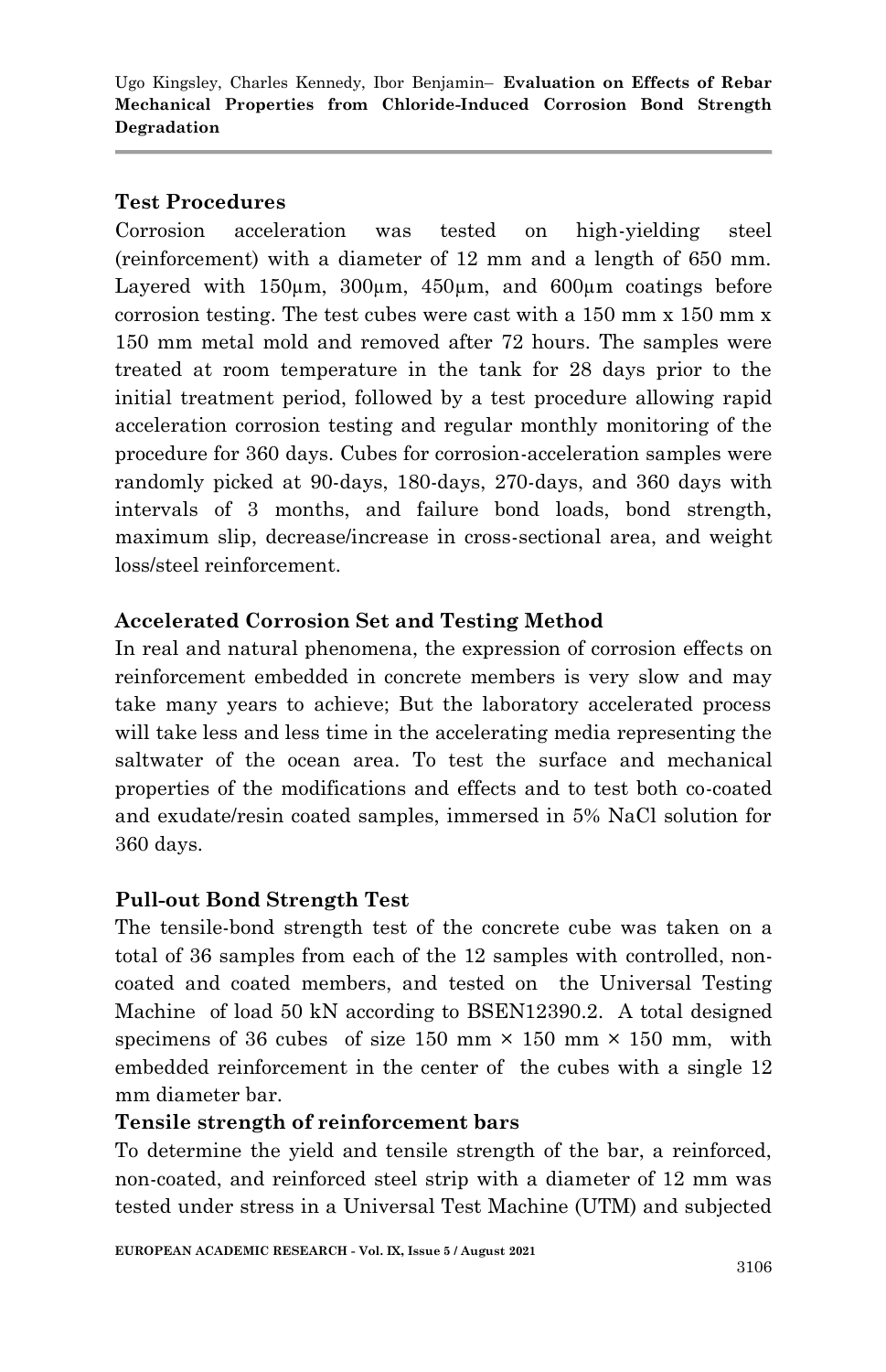to direct stress until failure failed. To ensure stability, the remaining cut pieces were used in subsequent bonding testing.

# **RESULTS AND DISCUSSION**

Reinforced concrete structures exposed to severe weather of high salinity deterioration resulted in the effect of corrosion strong products which occupied larger or greater volume than the original steel in that resulted to increasing pressures on the surrounding concrete. External manifestations of corrosion include staining, cracks, and spalling of concrete. The increase in deformed reinforcing bars (ribs) and slip bonds depends largely on the bearings or mechanical interlocks between the concrete around the ribs on the bar surface. The harmful effects of corrosion attacks have caused many buildings to be repaired as to meet designed life span. The interaction between the concrete and the reinforcing steel is expected to be perfectly cordial to enable the exhibition of high bonding in the surrounding concrete structures.

The experimental data presented in Tables 3.1, 3.2 and 3.3, summarized in tables 3.4 and 3.5 were tests rests performed on 36 concrete cubes and subdivided into; 12 controlled concrete samples placed in freshwater for 360 days, 12 corroded samples and 12 coated with exudates / resin as described in experimental procedures and immersed in 5% sodium chloride (NaCl) aqueous solution for 360 days and accessed their effectiveness by testing their performances and surface modifications at 3-months routine tests of 90 days, 180 days, 270 days and 360 days. Indeed, the manifestation of corrosion is a long-term process that takes decades for full indications, but the artificial introduction of sodium chloride causes the manifestation and appearance of corrosion in a short time. The experimental work represents a suitable high-altitude marine environment and the potential application of euphorbia tirucalli exudate / resin extract as anti-corrosion and anti-corrosion agents for reinforced concrete structure exposed or built within high salinity zones.

**Table 3.1: Results of Pull-out Bond Strength Test (τu) (MPa) of Noncorroded Control Cube Specimens**

| sample<br>: Numbers     | ETC | ETC                                                | ETC <sub>2</sub> | ETC3 | ETC4                | ETC5 | ETC6 | ETC7                | <b>ETCS</b> | ETC <sub>9</sub>        | ETC10 | ETC11 |
|-------------------------|-----|----------------------------------------------------|------------------|------|---------------------|------|------|---------------------|-------------|-------------------------|-------|-------|
|                         |     | <b>COLOR</b><br>Time Interval after 28 days curing |                  |      |                     |      |      |                     |             |                         |       |       |
| Samplin g and Durations |     | . 1 (28 days)<br>Samples                           |                  |      | Samples 2 (28 Days) |      |      | Samples 3 (28 Days) |             | $4(28$ Days)<br>samples |       |       |

**EUROPEAN ACADEMIC RESEARCH - Vol. IX, Issue 5 / August 2021**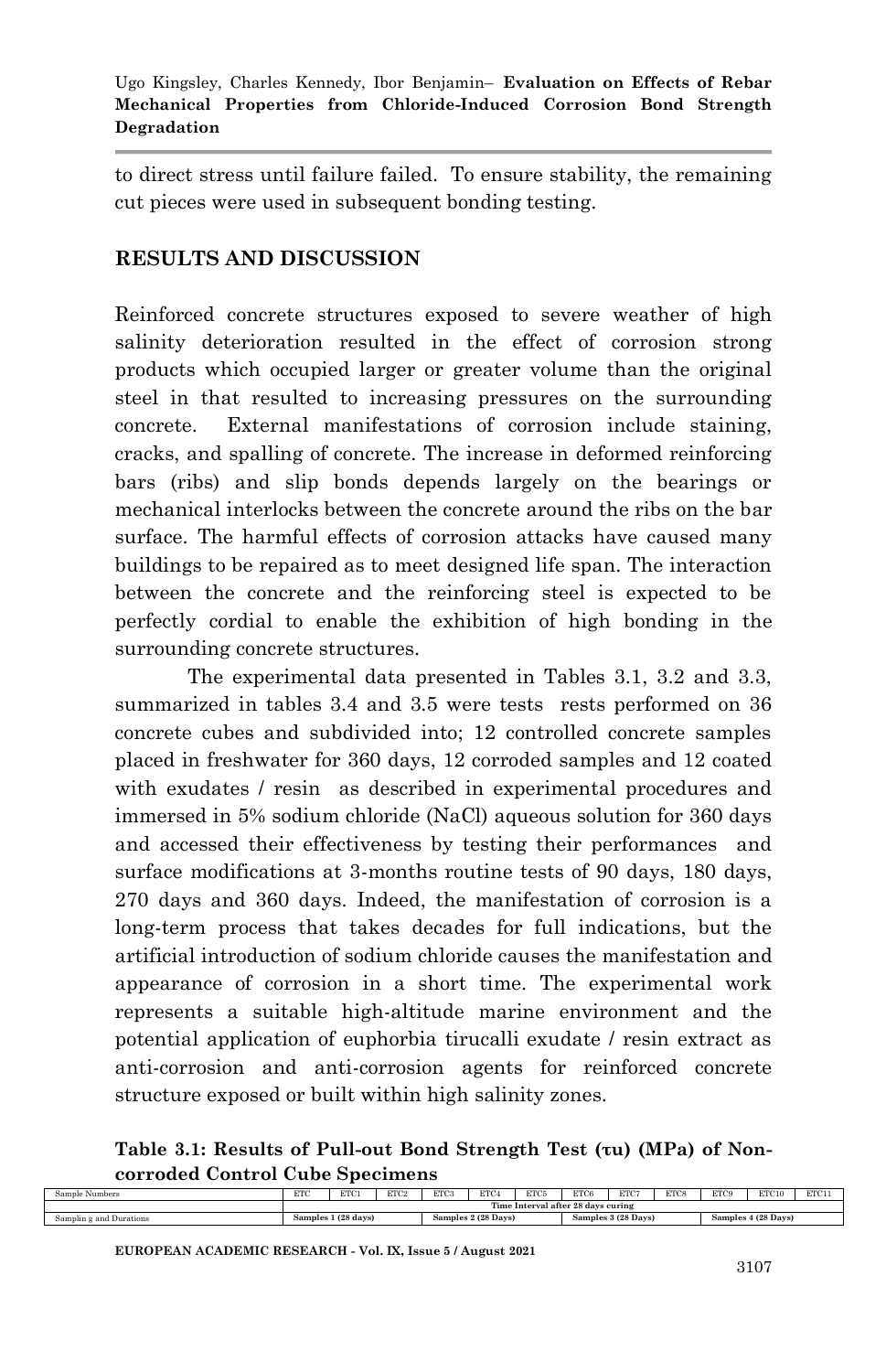| Failure Bond Loads (kN)                                 | 31.620 | 29.531 | 30.095 | 30.691 | 31.506 | 31.207 | 31.730 | 31.548 | 31.613 | 33.424 | 32.548 | 32.749 |
|---------------------------------------------------------|--------|--------|--------|--------|--------|--------|--------|--------|--------|--------|--------|--------|
| Bond strength (MPa)                                     | 12.548 | 13.440 | 1.938  | 12.868 | 13.241 | 14.164 | 14.258 | 13.587 | 13.622 | 14.328 | 13.639 | 4.186  |
| Max. slip (mm)                                          | 0.109  | 0.111  | 0.101  | 0.106  | 0.105  | 0.104  | 0.117  | 0.121  | 0.129  | 0.127  | 0.131  | 0.129  |
| Nominal Rebar Diameter                                  | 12.000 | 12.000 | 12.000 | 12.000 | 12.000 | 12.000 | 12.000 | 12.000 | 12.000 | 12.000 | 12.000 | 12.000 |
| Measured Rebar Diameter Before Test(mm)                 | 12.001 | 11.992 | 12.002 | 12.001 | 11.992 | 12.011 | 12.002 | 11.990 | 12.001 | 11.998 | 11.992 | 12.002 |
| Rebar Diamete r- at 28 Days Nominal(mm)                 | 12.001 | 11.992 | 12.002 | 12.001 | 11.992 | 12.011 | 12.002 | 11.990 | 12.001 | 11.998 | 11.992 | 12.002 |
| Cross- sectional Area Reduction/Increase (Diameter, mm) | 0.000  | 0.000  | 0.000  | 0.000  | 0.000  | 0.000  | 0.000  | 0.000  | 0.000  | 0.000  | 0.000  | 0.000  |
| Rebar Weights- Before Test(Kg)                          | 0.588  | 0.588  | 0.586  | 0.589  | 0.589  | 0.589  | 0.589  | 0.588  | 0.590  | 0.587  | 0.587  | 0.595  |
| Rebar Weights- at 28 Days Nominal(Kg)                   | 0.588  | 0.588  | 0.586  | 0.589  | 0.589  | 0.589  | 0.589  | 0.588  | 0.590  | 0.587  | 0.587  | 0.595  |
| Weight Loss /Gain of Steel (Kg)                         | 0.001  | 0.000  | 0.000  | 0.000  | 0.000  | 0.000  | 0.000  | 0.000  | 0.000  | 0.000  | 0.000  | 0.000  |

#### **Table 3.2: Results of Pull-out Bond Strength Test (τu) (MPa) of Corroded Concrete Cube Specimens**

| Sampling and Durations                                  |        | Samples 1 (90 days) |        |        | Samples 2 (180 Days) |        |        | Samples 3 (270 Days) |        | Samples 4 (360 Days) |        |        |
|---------------------------------------------------------|--------|---------------------|--------|--------|----------------------|--------|--------|----------------------|--------|----------------------|--------|--------|
| Failure Bond Loads (kN)                                 | 16.218 | 15.530              | 15.820 | 15.263 | 14.511               | 15.378 | 14.957 | 15.265               | 14.963 | 16.198               | 15.077 | 15.811 |
| Bond strength (MPa)                                     | 7.867  | 7.878               | 7.642  | 7.864  | 7.631                | 7.603  | 7.402  | 8.090                | 7.065  | 7.554                | 7.401  | 7.714  |
| Max. slip (mm)                                          | 0.082  | 0.085               | 0.086  | 0.095  | 0.085                | 0.089  | 0.088  | 0.078                | 0.084  | 0.085                | 0.086  | 0.077  |
| Nominal Rebar Diameter                                  | 12.000 | 12.000              | 12.000 | 12.000 | 12.000               | 12.000 | 12.000 | 12.000               | 12.000 | 12.000               | 12.000 | 12.000 |
| Measured Rebar Diameter Before Test(mm)                 | 11.993 | 11.984              | 11.994 | 11.993 | 11.984               | 12.003 | 11.994 | 11.982               | 1.993  | 11.990               | 11.98  | 11.994 |
| Rebar Diameter- After Corrosion(mm)                     | 11.944 | 11.935              | 11.945 | 11.944 | 11.935               | 1.954  | 11.945 | 11.933               | 1.944  | 11.941               | 11.935 | 11.945 |
| Cross- sectional Area Reduction/Increase (Diameter, mm) | 0.049  | 0.049               | 0.049  | 0.049  | 0.049                | 0.049  | 0.049  | 0.049                | 0.049  | 0.049                | 0.049  | 0.049  |
| Rebar Weights- Before Test(Kg)                          | 0.590  | 0.590               | 0.588  | 0.590  | 0.590                | 0.591  | 0.591  | 0.590                | 0.592  | 0.589                | 0.589  | 0.597  |
| Rebar Weights- After Corrosion(Kg)                      | 0.532  | 0.530               | 0.532  | 0.532  | 0.533                | 0.533  | 0.532  | 0.534                | 0.531  | 0.531                | 0.539  | 0.531  |
| Weight Loss /Gain of Steel (Kg)                         | 0.058  | 0.060               | 0.056  | 0.058  | 0.058                | 0.058  | 0.059  | 0.056                | 0.062  | 0.058                | 0.050  | 0.066  |

#### **Table 3.3: Results of Pull-out Bond Strength Test (τu) (MPa) of Euphorbia tirucalli Exudate / Resin ( steel bar coated specimen)**

| Samplin g and Durations                                |        | Samples 1 (90 days)          |        |        | Samples 2 (180 Days)         |        |        | Samples 3 (270 Days)         |        | Samples 4 (360 Days) |                              |        |  |
|--------------------------------------------------------|--------|------------------------------|--------|--------|------------------------------|--------|--------|------------------------------|--------|----------------------|------------------------------|--------|--|
| Sample                                                 |        | 150um (Exudate/Resin) coated |        |        | 300um (Exudate/Resin) coated |        |        | 450um (Exudate/Resin) coated |        |                      | 600um (Exudate/Resin) coated |        |  |
| Failure Bond Loads (kN)                                | 30.706 | 28.617                       | 29.181 | 29.777 | 30.592                       | 30.293 | 30.817 | 30.634                       | 30.699 | 32.510               | 31.634                       | 31.836 |  |
| Bond strength (MPa)                                    | 12.521 | 13.413                       | 11.911 | 12.841 | 13.214                       | 14.137 | 14.231 | 13.561                       | 13.595 | 14.301               | 13.612                       | 14.159 |  |
| Max. slip (mm)                                         | 0.152  | 0.154                        | 0.144  | 0.149  | 0.148                        | 0.147  | 0.160  | 0.164                        | 0.172  | 0.170                | 0.174                        | 0.172  |  |
| Nominal Rebar Diameter                                 | 12.000 | 12.000                       | 12.000 | 12.000 | 12.000                       | 12.000 | 12.000 | 12.000                       | 12.000 | 12.000               | 12.000                       | 12.000 |  |
| Measured Rebar Diameter Before Test(mm)                | 11.963 | 11.954                       | 11.964 | 11.963 | 11.954                       | 1.973  | 11.964 | 11.952                       | 11.963 | 11.960               | 1.954                        | 11.964 |  |
| Rebar Diameter- After Corrosion(mm)                    | 12.018 | 12.009                       | 12.019 | 12.018 | 12.009                       | 12.028 | 12.019 | 12.008                       | 12.018 | 12.015               | 12.009                       | 12.019 |  |
| Cross-sectional Area Reduction/Increase (Diameter, mm) | 0.055  | 0.055                        | 0.055  | 0.055  | 0.055                        | 0.055  | 0.055  | 0.055                        | 0.055  | 0.055                | 0.055                        | 0.055  |  |
| Rebar Weights-Before Test(Kg)                          | 0.590  | 0.590                        | 0.588  | 0.590  | 0.590                        | 0.591  | 0.591  | 0.590                        | 0.592  | 0.589                | 0.589                        | 0.597  |  |
| Rebar Weights- After Corrosion(Kg)                     | 0.660  | 0.661                        | 0.659  | 0.661  | 0.661                        | 0.662  | 0.662  | 0.661                        | 0.663  | 0.659                | 0.660                        | 0.668  |  |
| Weight Loss /Gain of Steel (Kg)                        | 0.072  | 0.064                        | 0.069  | 0.071  | 0.070                        | 0.070  | 0.662  | 0.661                        | 0.663  | 0.659                | 0.660                        | 0.668  |  |

#### **Table 3.4: Results of Average Pull-out Bond Strength Test (τu) (MPa) of Control, Corroded and Exudate/ Resin Coated Steel Bar**

| Sample                                                  | Non-Corroded Specimens Average Values |        |        |        | Corroded Specimens Average Values |        |        | Coated Specimens Average Values of 150um, 300um,<br>450um, 6000um) |        |        |        |        |
|---------------------------------------------------------|---------------------------------------|--------|--------|--------|-----------------------------------|--------|--------|--------------------------------------------------------------------|--------|--------|--------|--------|
| Failure load (KN)                                       | 30.415                                | 31.135 | 31.630 | 32,907 | 15.856                            | 15.050 | 15.062 | 15.696                                                             | 29.501 | 30.221 | 30.716 | 31.993 |
| Bond strength (MPa)                                     | 12.642                                | 13.424 | 13.822 | 14.051 | 7.796                             | 7.699  | 7.519  | 7.556                                                              | 12.615 | 13.398 | 13.796 | 14.024 |
| Max. slip (mm)                                          | 0.107                                 | 0.105  | 0.122  | 0.129  | 0.084                             | 0.090  | 0.083  | 0.082                                                              | 0.150  | 0.148  | 0.165  | 0.172  |
| Nominal Rebar Diameter                                  | 12.000                                | 12.000 | 12.000 | 12.000 | 12.000                            | 12.000 | 12.000 | 12.000                                                             | 12.000 | 12.000 | 12.000 | 12.000 |
| Measured Rebar Diameter Before Test(mm)                 | 11.998                                | 12.001 | 11.998 | 11.997 | 1.990                             | 11.993 | 11.989 | 11.989                                                             | 11.960 | 1.963  | 11.959 | 11.959 |
| Rebar Diameter- After Corrosion(mm)                     | 11.998                                | 12.001 | 11.998 | 11.997 | 1.941                             | 11.944 | 11.940 | 11.940                                                             | 12.015 | 12.018 | 12.015 | 12.014 |
| Cross- sectional Area Reduction/Increase (Diameter, mm) | 0.000                                 | 0.000  | 0.000  | 0.000  | 0.049                             | 0.049  | 0.049  | 0.049                                                              | 0.055  | 0.055  | 0.055  | 0.055  |
| Rebar Weights- Before Test(Kg)                          | 0.587                                 | 0.589  | 0.589  | 0.590  | 0.589                             | 0.591  | 0.591  | 0.592                                                              | 0.589  | 0.590  | 0.591  | 0.591  |
| Rebar Weights- After Corrosion(Kg)                      | 0.587                                 | 0.589  | 0.589  | 0.590  | 0.531                             | 0.532  | 0.532  | 0.533                                                              | 0.660  | 0.661  | 0.662  | 0.662  |
| Weight Loss /Gain of Steel (Kg)                         | 0.000                                 | 0.000  | 0.000  | 0.000  | 0.058                             | 0.058  | 0.059  | 0.058                                                              | 0.068  | 0.070  | 0.662  | 0.662  |

# **Table 3.5: Results of Average Percentile Pull-out Bond Strength Test (τu) (MPa) of Control, Corroded and Exudate/ Resin Coated Steel Bar**

|                                                         | Non-corroded Control Cube |         |         |         |           | <b>Corroded Cube Specimens</b> |           |           | Exudate / Resin steel bar coated specimens |         |         |         |
|---------------------------------------------------------|---------------------------|---------|---------|---------|-----------|--------------------------------|-----------|-----------|--------------------------------------------|---------|---------|---------|
| Failure load (KN)                                       | 91.821                    | 106.871 | 110,003 | 109.658 | $-46.253$ | $-50.199$                      | $-50.965$ | $-50.941$ | 86.058                                     | 100.799 | 103,936 | 103.836 |
| Bond strength (MPa)                                     | 62.166                    | 74.356  | 83.832  | 85.953  | $-38.204$ | $-42.531$                      | $-45.497$ | $-46.120$ | 61.822                                     | 74.008  | 83.475  | 85.598  |
| Max. slip (mm)                                          | 47.558                    | 47.460  | 47.295  | 56.807  | $-44.002$ | $-39.527$                      | $-49.715$ | $-52.118$ | 78.577                                     | 65.364  | 98.866  | 108.847 |
| Nominal Rebar Diameter                                  | 0.000                     | 0.000   | 0.000   | 0.000   | 0.000     | 0.000                          | 0.000     | 0.000     | 0.000                                      | 0.000   | 0.000   | 0.000   |
| Measured Rebar Diameter Before Test(mm)                 | 0.268                     | 0.268   | 0.268   | 0.268   | 0.251     | 0.251                          | 0.251     | 0.251     | 0.250                                      | 0.250   | 0.250   | 0.250   |
| Rebar Diameter- After Corrosion(mm)                     | 0.683                     | 0.647   | 0.638   | 0.688   | $-0.679$  | $-0.629$                       | $-0.679$  | $-0.649$  | 0.623                                      | 0.623   | 0.673   | 0.6823  |
| Cross- sectional Area Reduction/Increase (Diameter, mm) | 0.000                     | 0.000   | 0.000   | 0.000   | $-11.259$ | $-11.259$                      | $-11.259$ | $-11.259$ | 12.687                                     | 12.687  | 12.687  | 12.687  |
| Rebar Weights- Before Test(Kg)                          | 0.31                      | 0.312   | 0.311   | 0.311   | 0.028     | 0.028                          | 0.028     | 0.028     | 0.028                                      | 0.033   | 0.028   | 0.028   |
| Rebar Weights- After Corrosion(Kg)                      | 10.606                    | 10.583  | 10.751  | 10.569  | $-19.517$ | $-19.480$                      | $-19.596$ | $-19.455$ | 24.250                                     | 24.193  | 24.372  | 24.155  |
| Weight Loss /Gain of Steel (Kg)                         | 0.000                     | 0.000   | 0.000   | 0.000   | $-14.877$ | $-17.232$                      | $-19.078$ | $-19.209$ | 17.477                                     | 20.820  | 20.763  | 37.536  |

**EUROPEAN ACADEMIC RESEARCH - Vol. IX, Issue 5 / August 2021**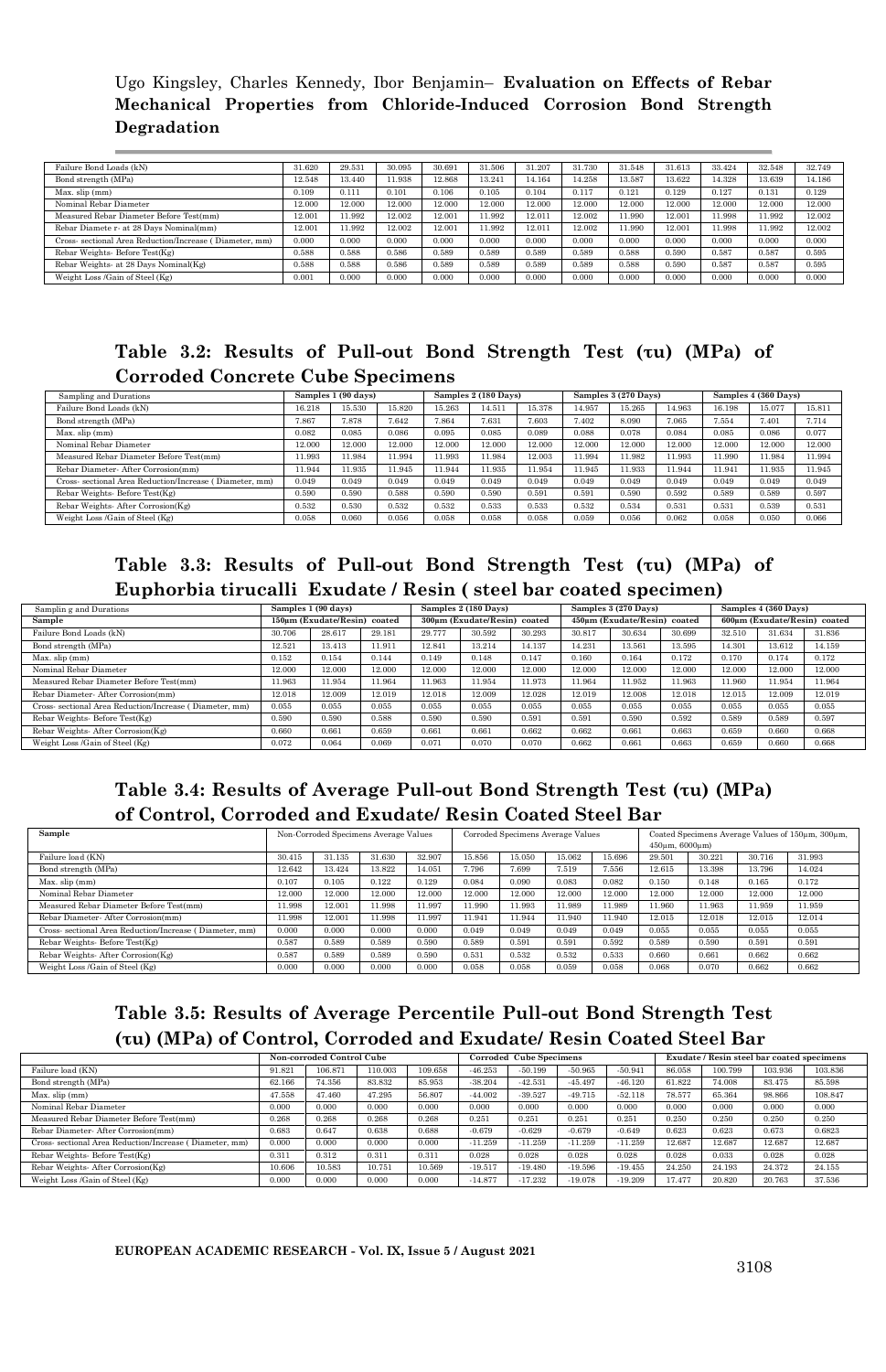# **Failure load, Bond Strength, and Maximum slip**

Corrosion research has not produced carbon steel either another type of reinforcement that will not be affected when used in reinforced concrete structures and consideration is given to the use of nonferrous reinforcement for structures exposed to chlorides. The problem of non-replaced carbon to corrosion has given room for research works on coating materials to serve as inhibitors to corrosion. This work introduced the application of euphorbia tirucalli exudates /resins as a possible remedy to the scourge of corrosion damage to reinforcing steel embedded in concrete and exposed to the coastal marine environment of severe condition.

Results of failure bond load, bond strength, and maximum slip conducted on 36 concrete cubes as given in Tables 3.1, 3.2, and 3.3 and summarized into average and percentile values in tables 3.4- 3.5 and projected graphically in figures and 1 - 6b. Test results were obtained for 12 controlled, 12 corroded, and 12 coated samples that were tested for failure using Instron Universal Testing Machines with 50kN pressure load as described. The minimum and maximum calculated average and percentile results of the failure bond load are 30.415kN and 32.907kN representing 91.821% and 110.003%, corroded samples are 15.05kN and 15.856kN representing-46.253% and - 50.965%, whereas coated samples are 29.501kN and 31.993kN representing 86.058% and 103.936%.

The computed minimum and maximum bond strength values are controlled 12.642MPa and 14.051MPa with percentile values of 62.166% and 85.953%, corroded samples are 7.519MPa and 7.796MPa with representative percentile values of -46.12% and - 38.204%), while coated samples are 12.615MPa and 14.024MPa having percentile values of 61.822% and 85.598%.

The maximum slip computed values are controlled by 0.105 mm and 0.129 mm and percentile values of 47.46% and 56.807%, corroded samples are 0.082 mm and 0.09 mm representing percentile values of -52.118% and -39.527%), and coated samples are 0.148 mm and 0.172 mm with percentile values of 65.364% and 108.847%).

The obtained comparative results of maximum failure bond load for controlled is 110.003% against the values of corroded - 46.253% and coated 103.936%). Results showed value reduction in corroded, lower failure load as compared to controlled and coated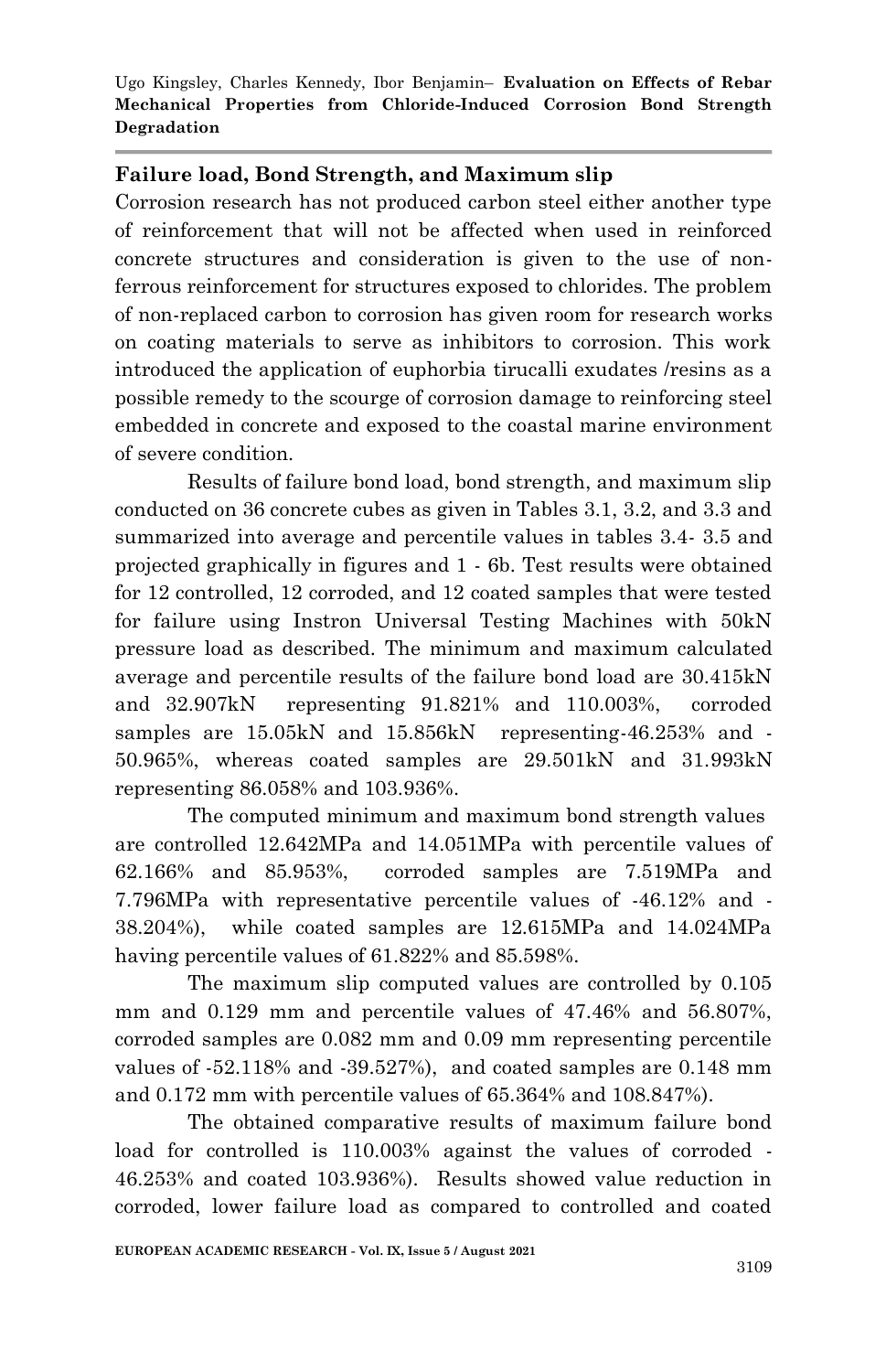samples with a closed range of values and higher failure load. For the bond strength, the comparison of the maximum values of the controlled sample is 85.953% as against corroded -38.204% and coated 85.598%. Results showed lower failure bond strength in corroded samples with value decreased as compared to controlled and coated samples with increased values and higher failure load to pullout.

The maximum comparative values from maximum slip are controlled 56.807% against-39.527% and coated 108.847%. From the obtained values, corroded samples exhibited lower failure load application, decrease values as compared to controlled and coated samples with higher failure load, and increased slippage values. The result showed signs of the impact of corrosion on failed bond load, bond strength, and maximum slip (Terence et al., 2019; Toscanini et al., 2019; Gede et al. Corrosion manifestation reduced the performance of the corroded material thereby reducing the mechanical properties of the surface change affecting the bonding and the contact between the concrete and the reinforcing steel.









### **Figure 1b: Average Percentile Failure Bond loads versus Bond Strengths**

**EUROPEAN ACADEMIC RESEARCH - Vol. IX, Issue 5 / August 2021**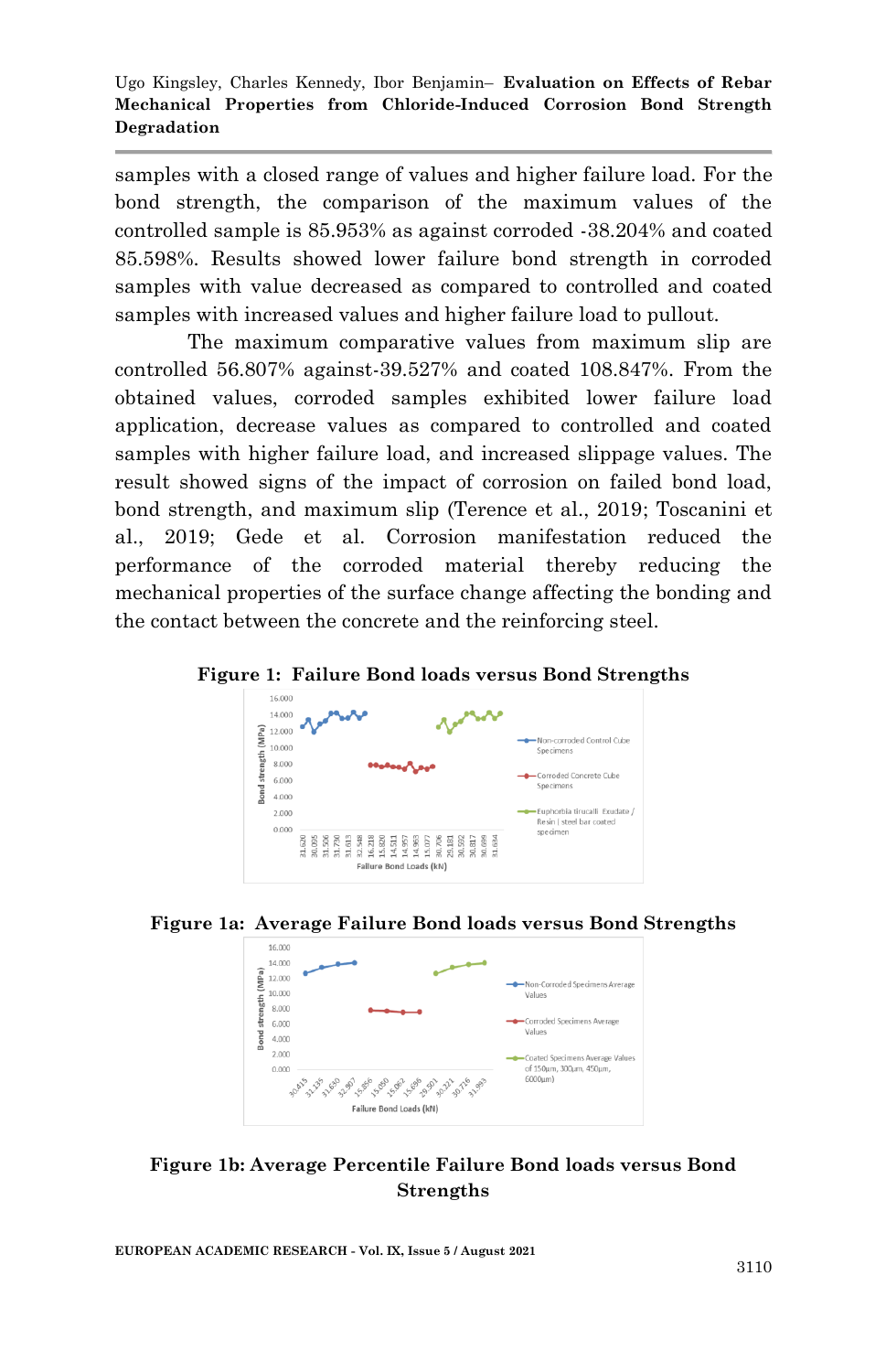











# **Mechanical Properties of Reinforcing Bars**

Bonding plays a key role in the relationship between concrete and reinforcing steel, it ensures that there is little or no slippery steel bar associated with concrete and pressure transfer methods for steel-

**EUROPEAN ACADEMIC RESEARCH - Vol. IX, Issue 5 / August 2021**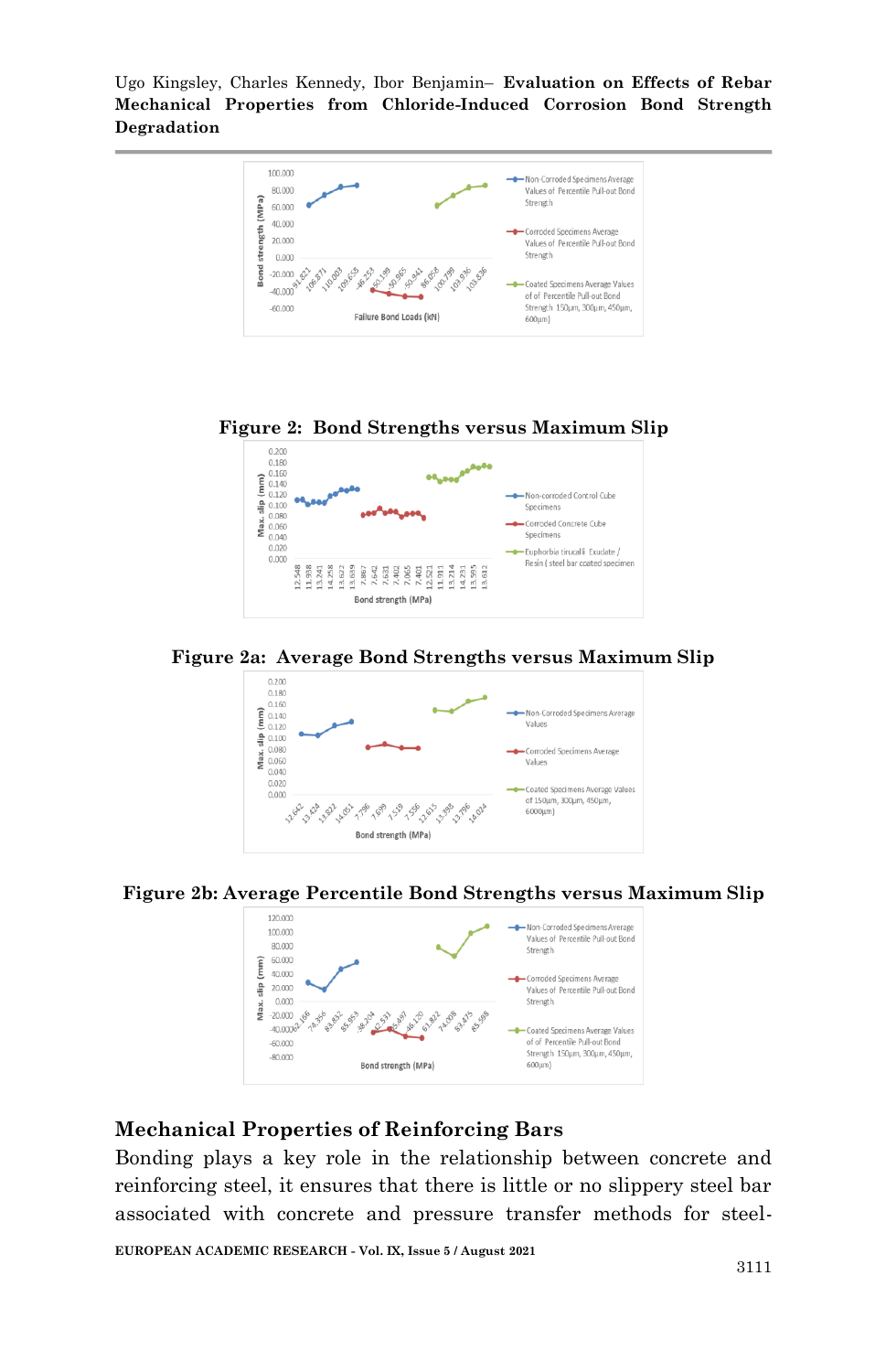concrete (Hadi 2008). Bond resistance is formed by chemical adhesion, friction, and mechanical bonding between the bar and the concrete around it. To avoid the adhesion of solid concrete and construction firms, oil is widely used in construction these days. This experimental method may affect the bonding between the concrete and the steel due to contamination of the steel strips with oil before applying the concrete. The strength of a metal binder is studied by many authors. Moetaz and EL-Hawry (1999) studied the strong composition of reinforced concrete by looking at multiple suction tests. The decrease in bond strength in steel and concrete bars under the influence of rotating loads is measured by Cao and Chung (2001). The effect of different levels of corrosion of steel strips on concrete bonding strength has been investigated by Fang et al (2004) and Fang et al (2006). This research introduced the application of exudates/resins to increase the slippage problem caused by simple reinforcing steel.

The data presented in Table 3.1, 3.2, and 3.3 and summarized in table 3.4 of average values and further in 3.5 of percentile values, investigated the mechanical and behavioral characteristics of surface modifications of reinforcing steel leading to corrosion effect of corrosion accelerated process of controlled, uncoated, and coated concrete cube members subject to failure conditions using Instron Universal Testing machine of 50kN pressure load after 360 days periodic assessment, monitoring, and test conducted at 90 days, 180 days, 270 days and 360 days under immersion in fresh water for controlled samples and corrosive media for non-coated and coated samples.

Obtained results are summarized in the minimum and maximum values as stated in Tables 3.4 and 3.5 and graphically represented in figures 3-6b.

The steel bars of the Nominal diameter steel bars of all samples are 100%, and the minimum and maximum diameters of the steel bars measured before the tests are within the range of 11.997mm and 12.00mm. The diameter of the rebar uncoated samples (corroded) after corrosion test are 11.94mm and 11.944mm (-0.629% and -0.679%), after coated are 12.014mm and 12.0180.623mm (0.623% and 0.6823%).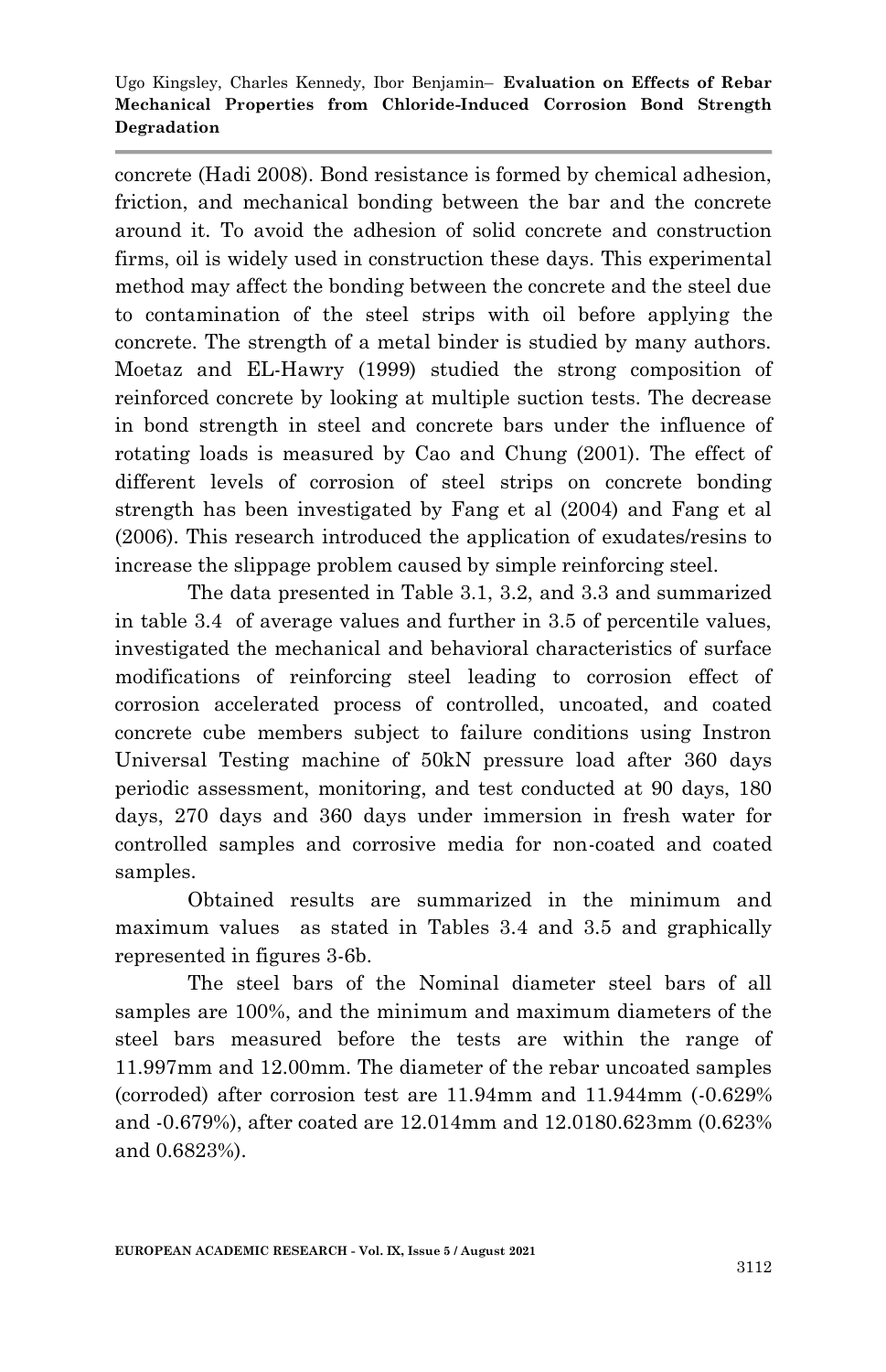The results of cross - sectional area for uncoated (corroded) are 0.049mm and 0.049mm (-11.259% and -11.259%), for coated are 0.055mm and 0.055mm (12.687% and 12.687%).

The result for rebar weight before the test for all samples is 0.587Kg and 0.59Kg (0.311% and 0.312%), weight after corrosion test for corroded are for 0.531Kg and 0.533Kg (-19.596% and -19.455%), coated are 0.66Kg and 0.662Kg (24.155% and 24.372%), and weight loss /gain of steel are corroded 0.058Kg and 0.059Kg (-19.209% and - 14.877%) and coated values are 0.068Kg and 0.662Kg (17.477% and 37.536%).

From the results obtained and presented in the figures, the effect of corrosion on uncoated and coated reinforcing steel are enumerated, in figures 3 and 6b on the diameter of rebar, it can be seen that the diameter of uncoated decreased by the maximum value of (-0.629% and coated increased by 0.6823%, for the cross-sectional area, corroded has maximum reduction value of -11.259% and coated increased by 12.687%, weight loss and gain are corroded -14.877% decreased (loss) and coated 37.536% increase (gain). According to the analysis of the experimental work, the indication is that the corrosion effect of the uncoated concrete cube causes diameter and cross - the sectional area decreases and the weight decreases while the coated concrete cube has diameter and cross - the sectional area increases and the weight increases. Furthermore, the increase in volume and diameter resulted in varying coated thicknesses which also contributed to the minute increase in the unit weight of reinforcing steel. The effect of exudate /resin showed the potency in its use as an inhibitory material in curbing down the effect of corrosion of reinforced concrete structures within the high salinity areas.

**Figure 3: Measured (Rebar Diameter before Test vs Rebar Diameterafter Corrosion)**

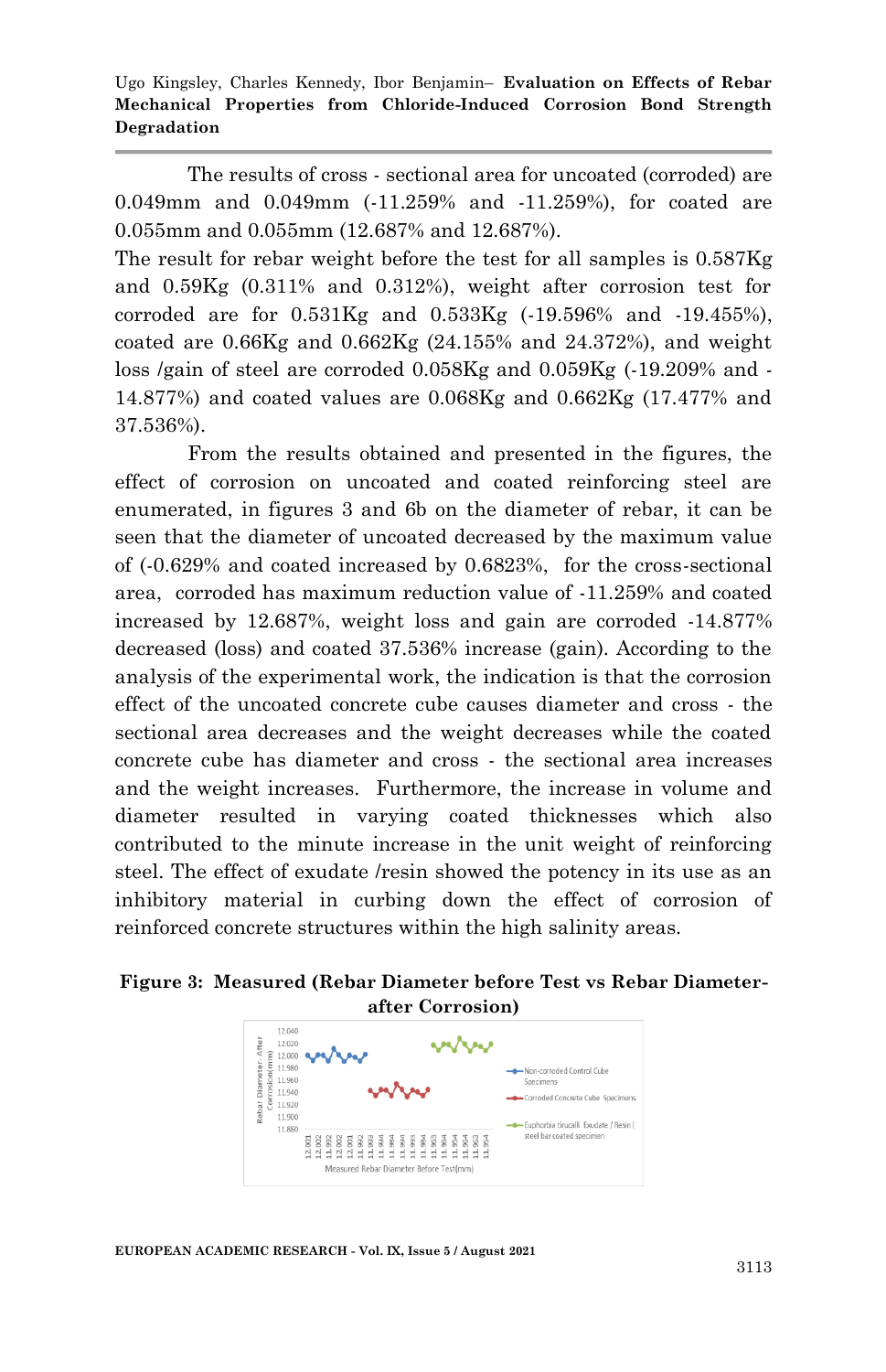**Figure 3a: Average Measured (Rebar Diameter before Test vs Rebar Diameter- after Corrosion)**



#### **Figure 3b: Average Percentile Measured (Rebar Diameter before Test vs Rebar Diameter- after Corrosion)**



#### **Figure 4: Rebar Diameter- After Corrosion versus Cross - Sectional Area Reduction/Increase**

| 0.060<br>0.050<br>έ                                                  |                                                                                   |                                                                   |
|----------------------------------------------------------------------|-----------------------------------------------------------------------------------|-------------------------------------------------------------------|
| section Area<br>Reduction/Increase<br>Ē<br>0.040<br>iameter<br>0.030 |                                                                                   | -O-Non-corroded Control Cube<br>Specimens                         |
| 0.020<br>Cross-<br>0.010                                             |                                                                                   | Corroded Concrete Cube<br>Specimens                               |
| 0.000                                                                | 5888583388388888888<br>3333333888<br>22122<br>Rebar Diameter- After Corrosion(mm) | - Euphorbia tirucalli Exudate<br>Resin (steel bar coated specimen |

#### **Figure 4a: Average Rebar Diameter- after Corrosion versus Cross – Sectional Area Reduction/Increase**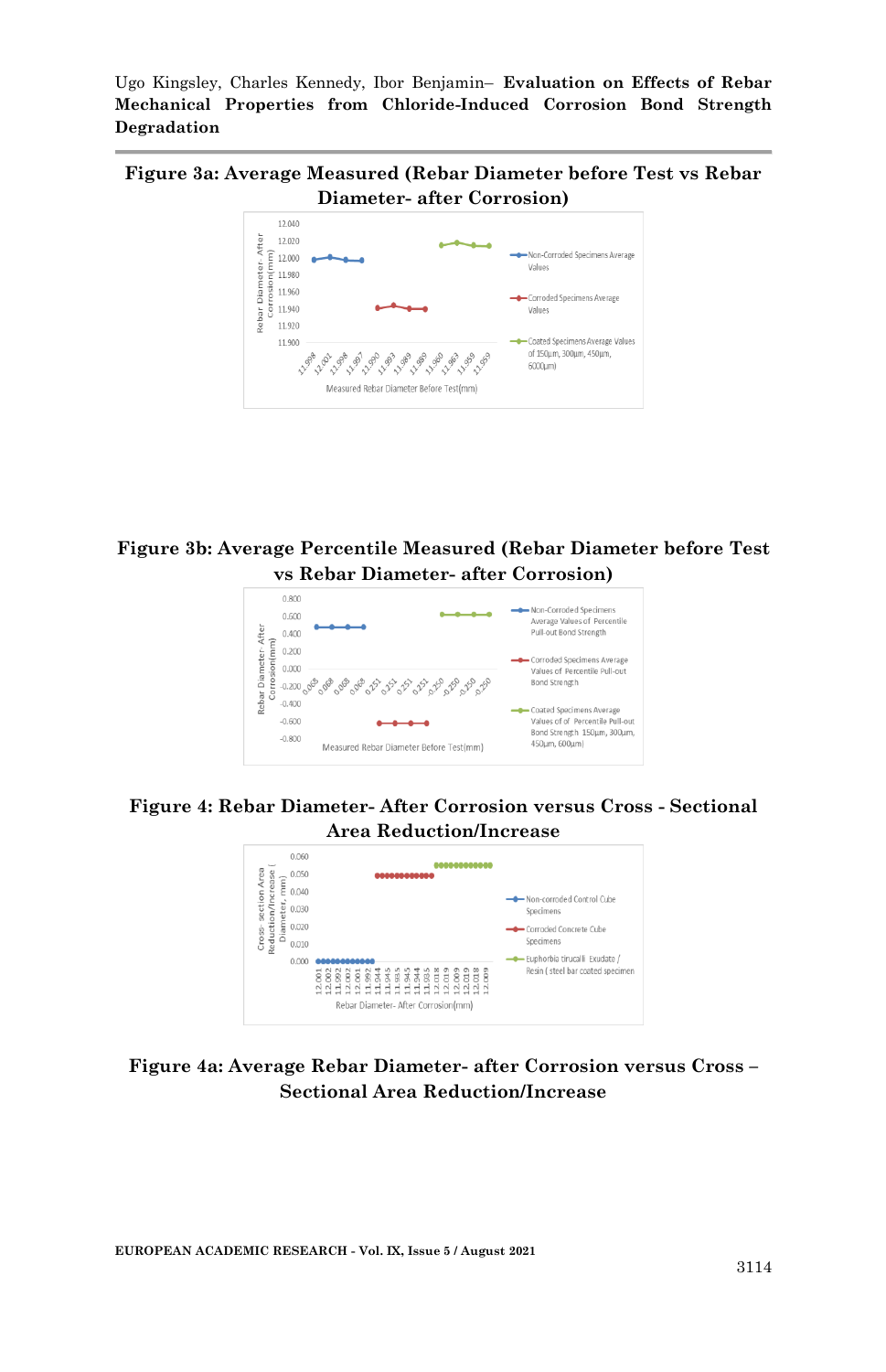

**Figure 4b: Average percentile Rebar Diameter- after Corrosion versus Cross - sectional Area Reduction/Increase**



#### **Figure 5. Rebar Weights- before Test versus Rebar Weights- after Corrosion**



**Figure 5a: Average Rebar Weights- before Test versus Rebar Weights- after Corrosion**



#### **Figure 5b: Average Percentile Rebar Weights- before Test versus Rebar Weights- after Corrosion**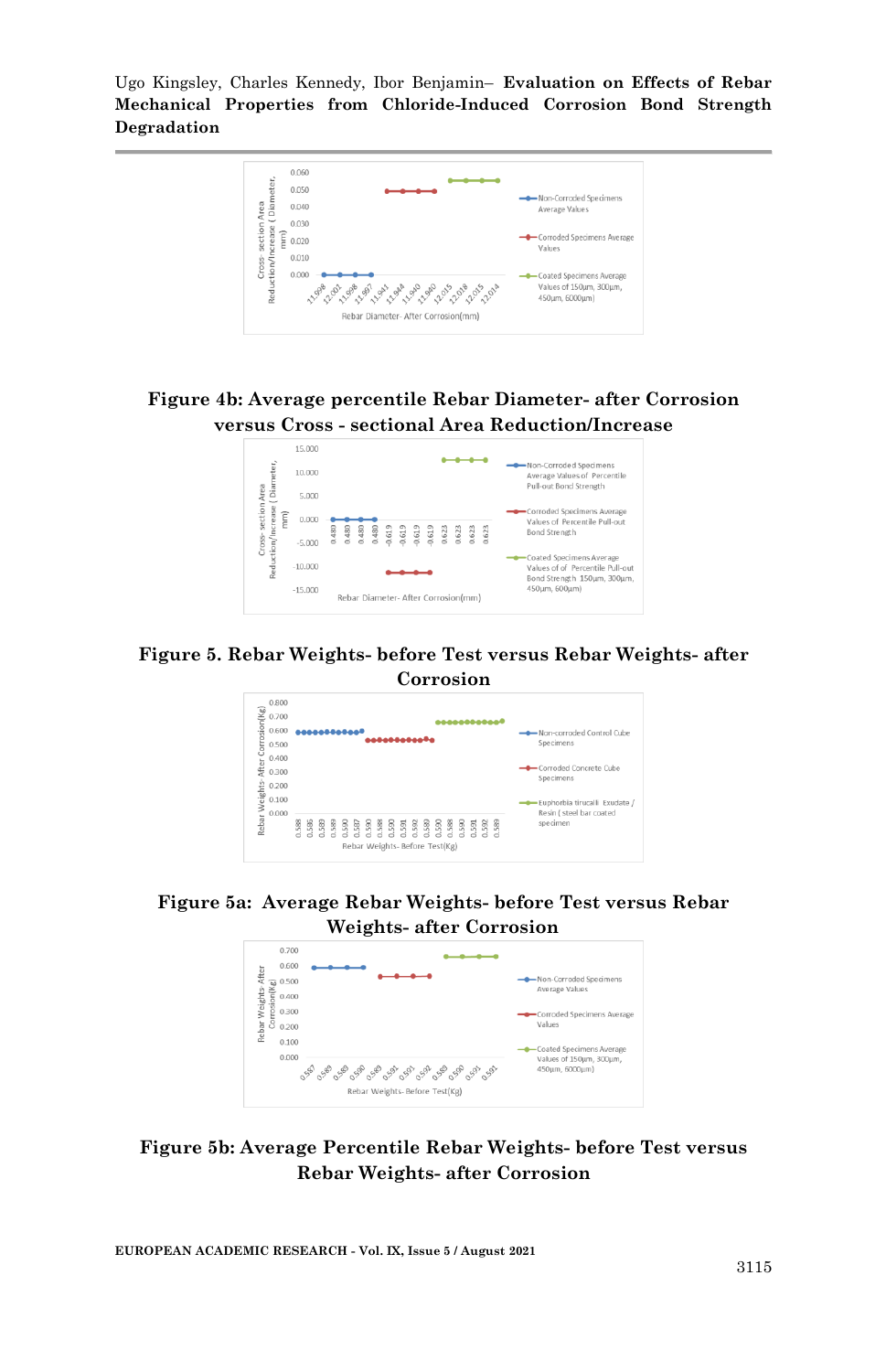

#### **Figure 6: Rebar Weights- after Corrosion versus Weight Loss /Gain of Steel**



#### **Figure 6a: Average Rebar Weights- after Corrosion versus Weight Loss /Gain of Steel**



#### **Figure 6b: Average percentile Rebar Weights- after Corrosion versus Weight Loss /Gain of Steel**

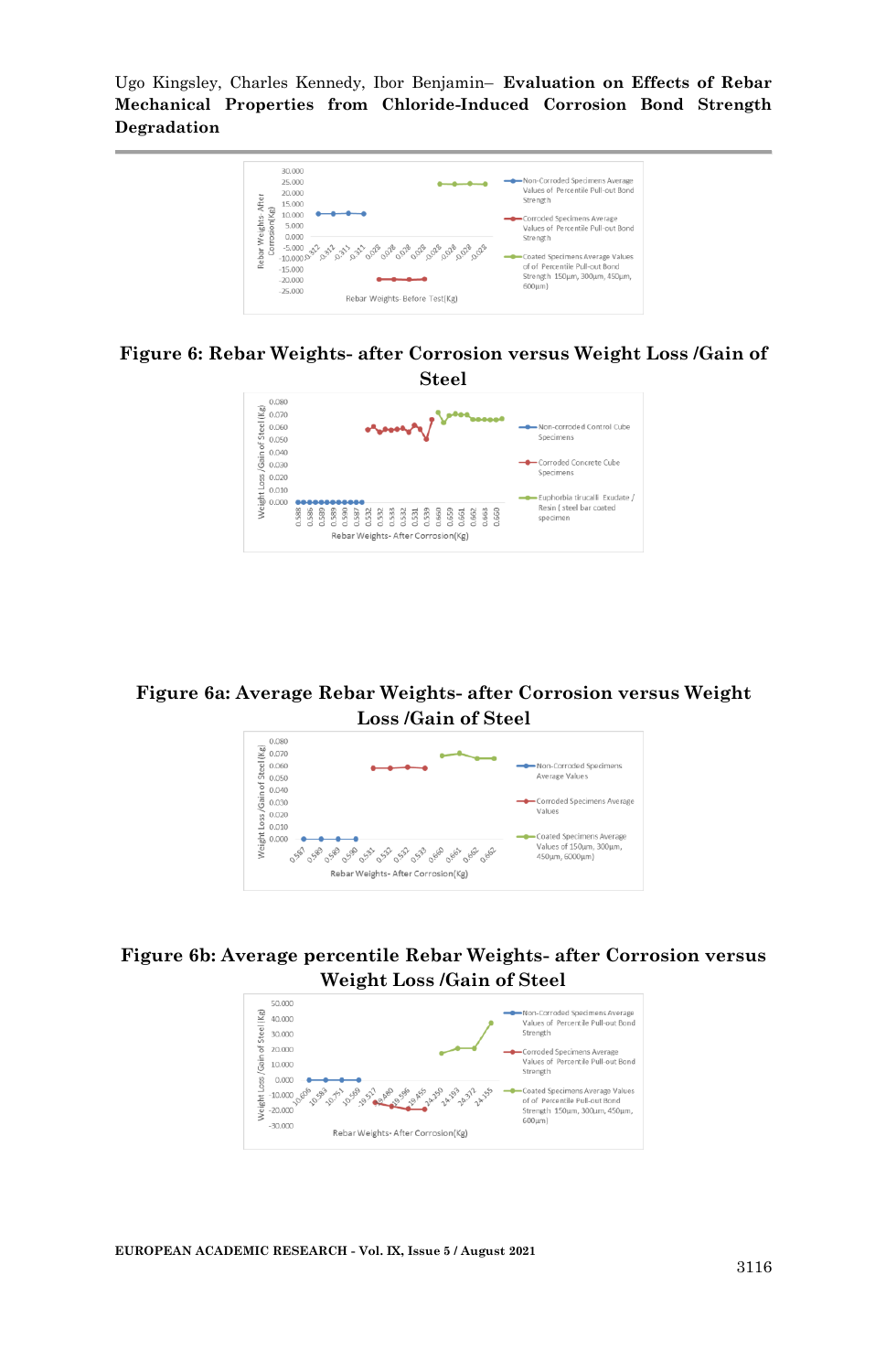# **Comparison of Control, Corroded, and Coated Concrete Cube Members**

Comparatively, from the data in tables 3.1, 3.2 and 3.3 and in figures 3, 4,5 and 6 for 12 controlled samples pooled in a freshwater tank for 360 days, 12 uncoated and 12 coated pooled in 5% sodium chloride (NaCl) aqueous solutions for 360 days ad described in 3.1 – 3.3 and summarized into tables  $3.4 - 3.5$  and figures  $3a,3b,4a,4b,5a,5b,6a$  and 6b for average and percentile values for failure bond loads, bond strength and maximum slip , cross – sectional reduction / increase, diameter of rebar before /after corrosion, weight loss/gain.

The comparison results obtained from the maximum load of the connection at the time of failure of the controller were 110.003% compared to the corrosion value of -46.253% and covering 103.936%). The results show decreased corrosion values, lower breaking loads compared to the controlled and coated samples with a closed range of values and a higher breaking load. For adhesion strength, the ratio of the maximum value of the controlled sample was 85.953% versus the corroded one -38.204% and covered 85.598%.

The results showed lower adhesive break strength in the corroded samples at lower values compared to the controlled and coated samples with increased values and higher traction damage loads.

The maximum ratio value of maximum slip was checked with 56.807% compared to -39.527% and closed with 108.847%.

From the values obtained, the corroded samples showed lower application of damage loads, lower values compared to the controlled and coated samples with higher damage loads and increased slip values. The results showed signs of a corrosion effect on failed bonds, maximum adhesion and slip strength. The occurrence of corrosion reduces the properties of the material being corroded, thereby reducing the mechanical properties of surface changes that affect the bonding and contact between the concrete and reinforcement.

The results obtained and shown in the figure show the corrosion effect of the uncoated and coated reinforcing steel. In Figures 3 and 6b the diameter of the reinforcement above can be seen that the diameter of the reinforcement without layers with a maximum value (decreased) of -0.629% and the layer increases by 0.6823%, for the corroded cross-sectional area has a maximum value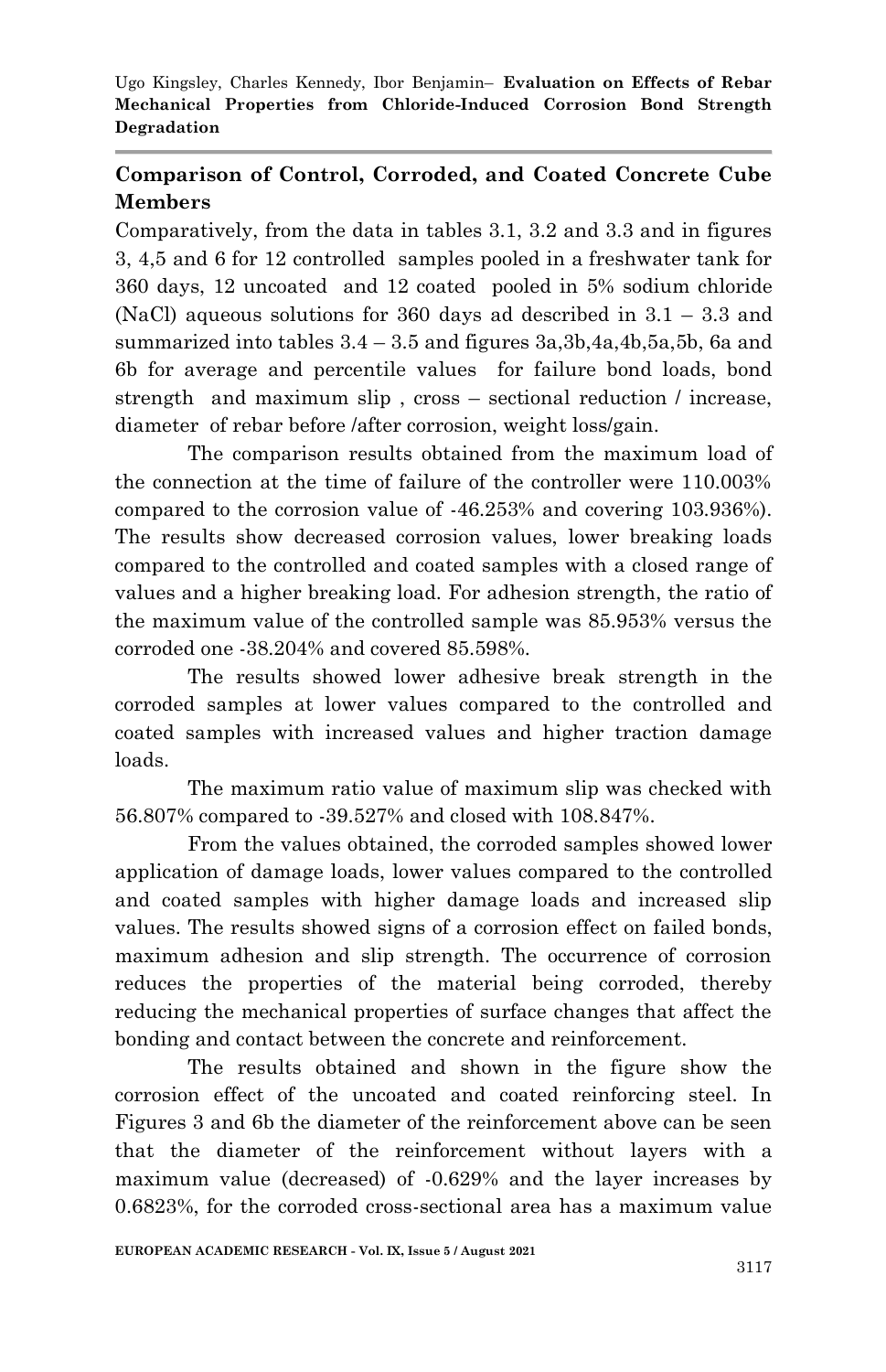of decrease (-11.259% and the layer increases 12,687 %%, weight loss and corrosion gain of -14,877% decreased (-11,259%) loss and coating increased by 37.536% (After analyzing experimental work, the indication is that the corrosion effect of uncoated concrete cubes causes transverse diameter and stresses. - the cross-sectional area decreases and the weight decreases, while the closed concrete cubes have diameter and cross-section - the cross-sectional area increases and the weight increases. The effect of exudate / resin shows the effectiveness of its use as an inhibitor to limit the effect of corrosion on reinforced concrete structures in areas with high salinity .

# **CONCLUSION**

In the experiment, the results obtained were plotted as follows:

- i. The exudate / resin has a corrosion inhibitory effect, as it is watertight resistant to corrosion penetration and attack.
- ii. The interaction between concrete and steel in the coated component is greater than that of the corroded sampleT
- iii. he bonding properties in coated and controlled components are greater than in those that are corroded
- iv. The slightest damage to the connection, the maximum connection strength and slip is registered in the corroded elements
- v. The coverage and control patterns show higher bond load values and bond strength.
- vi. Weight loss and area reduction were recorded mainly in the corroded layers

# **REFERENCES**

- 1. Berra, M., Castellani, A., Coronelli, D., Zanni, S. & Zhang, G. (2003). Steelconcrete bond deterioration due to corrosion: finite-element analysis for different confinement levels. *Magazine of Concrete Research,* 55(3), 237-247.
- 2. Bingӧl, A. F. & Gül, R. (2009). Residual bond strength between steel bars and concrete after elevated temperatures. *Fire Safety Journal*, 44, 854-859.
- 3. BS. 882; 1992- Specification for Aggregates from Natural Sources for Concrete. British Standards Institute. London, United Kingdom.
- 4. BS EN 196-6; 2010- Methods of Testing Cement. Determination of fineness, British Standards Institute. London, United Kingdom, 2010.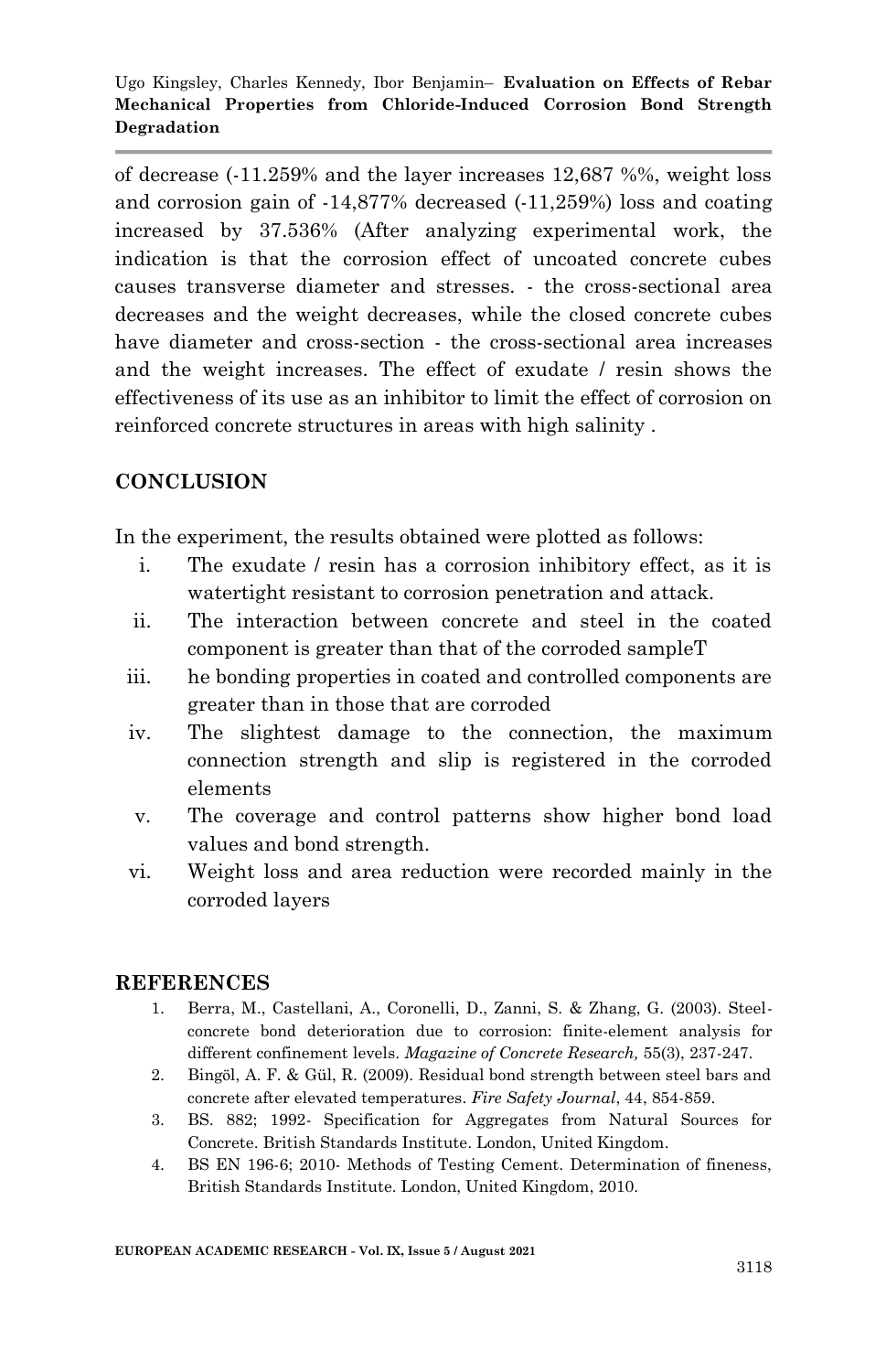- 5. BS 3148; 1980 Methods of test for Water for Making Concrete. British Standards Institute. London, United Kingdom.
- 6. BS 4449:2005+A3; 2010 Steel for Reinforcement of Concrete. British Standards Institute. London, United Kingdom.
- 7. BS EN 12390-2; 2005 Testing Hardened Concrete: Flexural Strength Test of Specimens, *British Standards Institute. London, United Kingdom*Cairns, J. and Abdullah R. (1996). Bond strength of Black and epoxy coated reinforcement-A theoretical approach. *ACI Materials Journal,* 93, 1-9.
- 8. Cao, J., and Chung, D. D. L. (2001). Degradation of the bond between concrete and steel under cyclic shear loading monitored by contact electrical resistance measurement', Cement and Concrete Research, 31( 4): 669-671.
- 9. Charles, K., Geofrey, B., Gede, T. E. (2019). Corrosion Effect on Reinforcement Pull-Out Bond Strength Characteristics of Corroded and Coated Members in Concrete. American Journal of Sustainable Cities and Society, 1 (8), 61-69.
- 10. Charles K, Gbinu S, K., Ogunjiofor, E. & Okabi, I, S. (2018). Chloride Inducement on Bond Strength Yield Capacity of Uncoated and Resins / Exudates Inhibited Reinforcement Embedded in Reinforced Concrete Structures. *International Journal of Scientific and Engineering Research,*  9(4), 874 -885.
- 11. Charles, K., Latam, L. P. & Ugo, K. (2018). Effect of Corrosion on Bond between Steel and Concrete of Corroded and Inhibitive Reinforcement Embedded in Reinforced Concrete Structures in Accelerated Corrosive medium. *International Journal of Scientific & Engineering Research,* 9(4), 803 – 813.
- 12. Charles, K., Okabi, I, S., Terence, T, T, W. & Kelechi, O. (2018). Comparative Investigation of Pull-Out Bond Strength Variance of Resins \ Exudates Inhibitive and Corroded Reinforcement Embedded in Reinforced Concrete Structures, Exposed to Severely Environment. *International Journal of Scientific & Engineering Research,* 9(4), 641 - 654.
- 13. Charles, K., Gbinu, S, K. & Achieme, L, O. (2018). Effect of Corrosive Environment on Reinforced Concrete Structures Pullout Bond Strength of Corroded and Resins / Exudates Coated reinforcement. *International Journal of Scientific & Engineering Research,* 9(4), 814 – 824.
- 14. Charles, K., Akatah, B, M., Ishmael, O. & Akpan, P, P. (2018). Pullout Bond Splitting Effects of Reinforced Concrete Structures with Corroded and Inhibited Reinforcement in Corrosive Environment of Sodium Chloride. *International Journal of Scientific & Engineering Research,* 9(4)1123 - 1134.
- 15. Charles, K., Ogunjiofor, E. I., Terence, T. T.W. (2019). Pullout Bond Splitting Effects of Corroded and Inhibited Reinforcement In Corrosive Media. Journal of Multidisciplinary Engineering Science and Technology, 6 (9), 10747 -10753.
- 16. Chung, L., Ho Cho, S., Jay Kim, J. H. & Yi, S. T. (2004). Correction factor suggestion for ACI development length provisions based on flexural testing of RC slabs with various levels of corroded reinforcing bars. *Engineering Structures,* 26, 1013-1026.
- 17. De Groot, A. K., Kusters G. M. A. and Monnier, T. (1981). Numerical modelling of bond-slip behaviour. *Concrete Mechanics*, 26(1B), 6-38.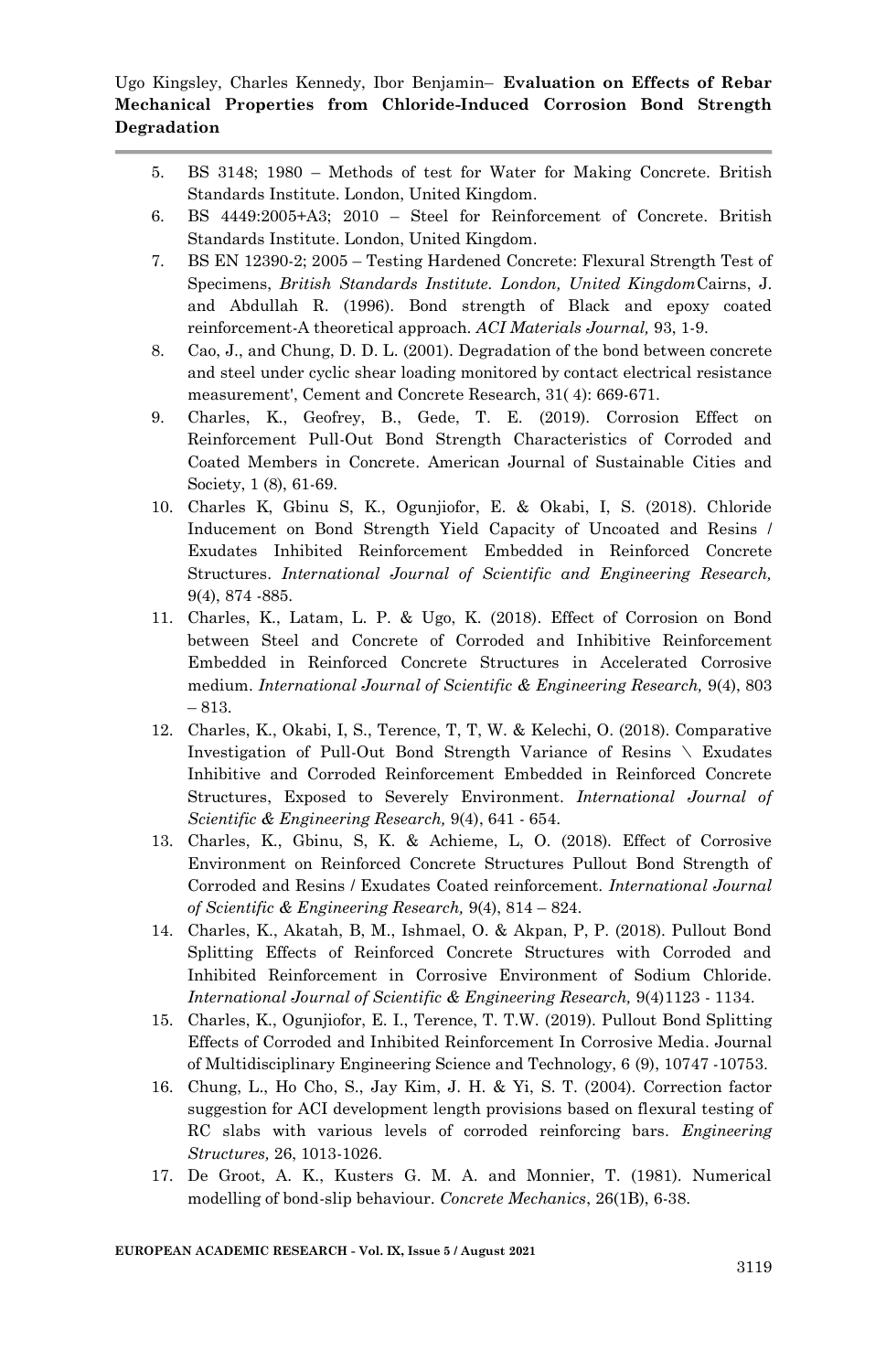- 18. De Larrard, F., Schaller, D. and Fuchs, J. (1993). Effect of Bar Diameter on the Bond Strength of Passive Reinforcement in HPC. *ACI Material Journal,*  90(4), 333-339.
- 19. Fang, C, Lundgren, K, Chen, L and Zhu, C. H. (2004). Corrosion influence on bond in reinforced concrete', Cement and Concrete Research, 34 (11), 2159– 2167.
- 20. Fang, C., Lundgren, K., Plos, M. and Gylltoft, K. (2006). Bond behaviour of corroded reinforcing steel bars in concrete. *Cement and Concrete Research,*  36(10), 1931-1938.
- 21. Gede, T. E., Charles, K., Geofrey, B. (2019). Reinforcement Bond Strength Interface Behavior of Corroded and Coated in Concrete Members. European Academic Research - 7 (7), 3399 – 3412.
- 22. Hadi, M. N. S. (2008). Bond of high strength concrete with high strength reinforcing steel. The Open Civil Journal, 2, 143-147
- 23. Khalfallah, S. (2008). Modeling of bond for pull-out tests. *Building Research Journal,* 56, 37-48.
- 24. Ichinose, T., Kanayama, Y., Inoue, J. E. and Bolander, J. R. (2004). Size effect on bond strength of deformed bars. *Construction and Building materials*, 18(7), 549-558.
- 25. Joop, A., Den, U., and Agnieszka, J. B. (1996). A bond model for ribbed bars based on concrete confinement. Heron, 41 (3), 201-226
- 26. Lundgren, K. (2005a). Bond between Ribbed Bars and Concrete. Part 1: Modified Model. *Magazine of Concrete Research,* 57, 371-382.
- 27. Lundgren, K. (2005b). Bond between Ribbed Bars and Concrete. Part 2: The Effect of Corrosion. *Magazine of Concrete Research,* 57, 383-395.
- 28. Mansoor, Y. A. & Zhang, Z. Q. (2013). The Reinforcement Bond Strength Behavior under Different corrosion. *Research Journal of Applied Sciences, Engineering and Technology,* 5(7), 2346-2353.
- 29. Moetaz, M., and El-Hawary (1999). Evaluation of bond strength of epoxycoated bars in concrete exposed to marine environment. Construction and Building Materials, 13 (7), 357-362.
- 30. Otunyo, A.W and Kennedy, C. (2018). Effectiveness of Resins/Exudates of Trees in Corrosion Prevention of Reinforcement in Reinforced Concrete structures. *Nigerian Journal of Technology,* 37, 78-86.
- 31. Rasheeduzzafar, F. H., & Al-Gahtani, A. S. (1985). Corrosion of reinforcement in concrete structures in the Middle East, *Concrete International; American Concrete Institute*, 7 (9), 48-55.
- 32. Rasheeduzzafar. F. H., Dakhil, and. Bader, M. A. (1986). Toward Solving the Concrete Deterioration Problem in the Arabian Gulf region", *The Arabian Journal for science and Engineering*, 11 (2), 129-146.
- 33. Royles, R. and Morley, P. (1983). Response of the bond in reinforced concrete to high temperatures. *Magazine of Concrete Research,* 35(123), 67-74.
- 34. Tepfers, R. (1979). Cracking of concrete cover along anchored deformed reinforcing bars. *Magazine of Concrete Research,* 31(106), 3-12.
- 35. Terence, T. T. W., Charles, K., Branly, E. Y. (2019). Bond Strength Characteristics of Reinforcements Embedded in Reinforced Concrete